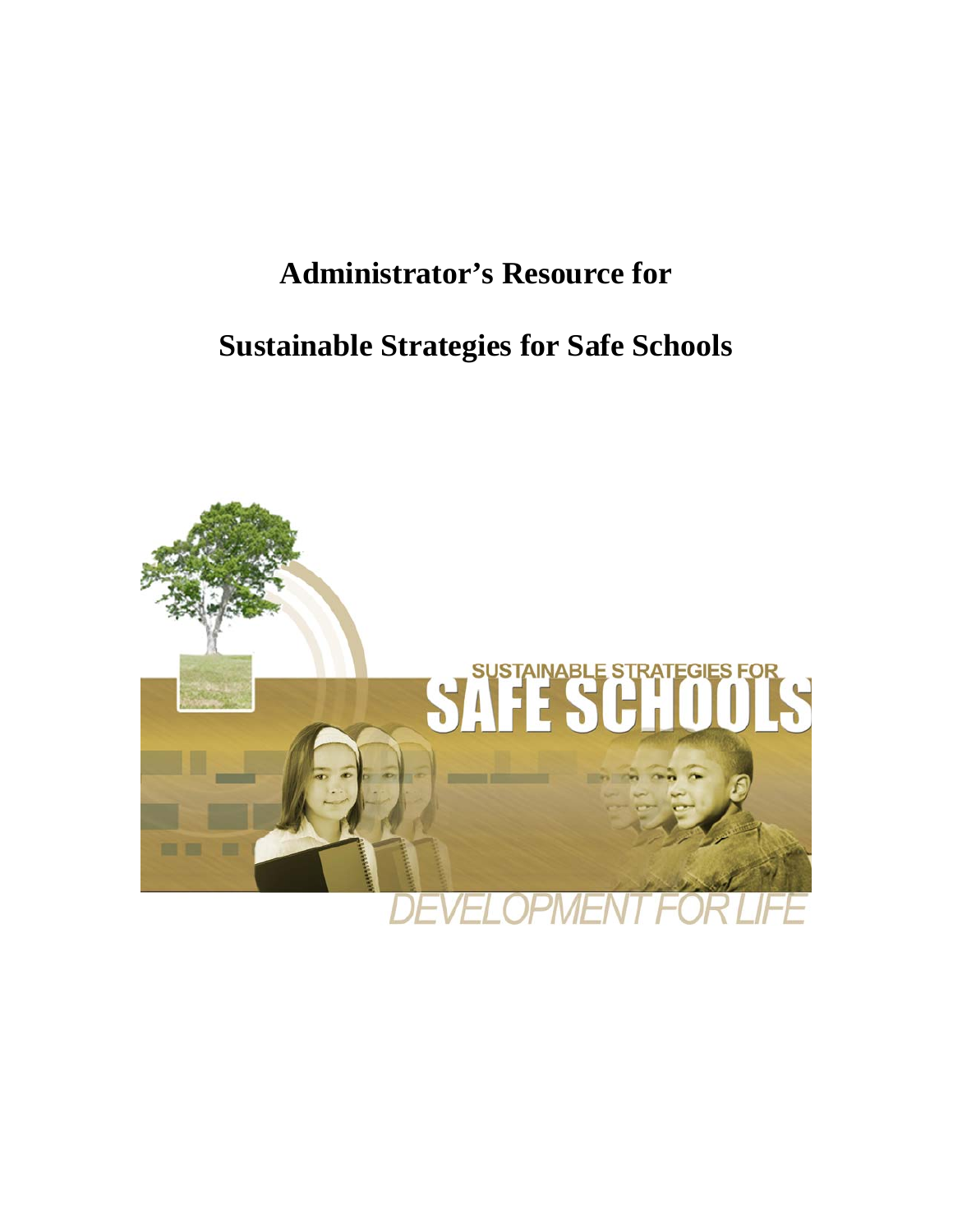Sustainable Strategies for Safe Schools is a professional resource developed for principals and all stakeholders in school communities. The resource was developed by a team of leaders in education across Ontario.

The manual and CD are intended for use with your Safe Schools Committee and other school and community groups or as a professional development tool. We hope you find it an informative and useful resource.

> Co–Directors Dr. Claire Crooks Dr. Peter Jaffe

# **Credits**

This resource is the result of collaboration among the following three organizations:

The Centre for Children and Families in the Justice System CAMH Centre for Prevention Science Centre for Research and Education on Violence against Women and Children, Faculty of Education, University of Western Ontario

and four school boards:

Limestone District School Board Rainbow District School Board Toronto District School Board Thames Valley District School Board

### **Funding provided by the Ontario Trillium Foundation**

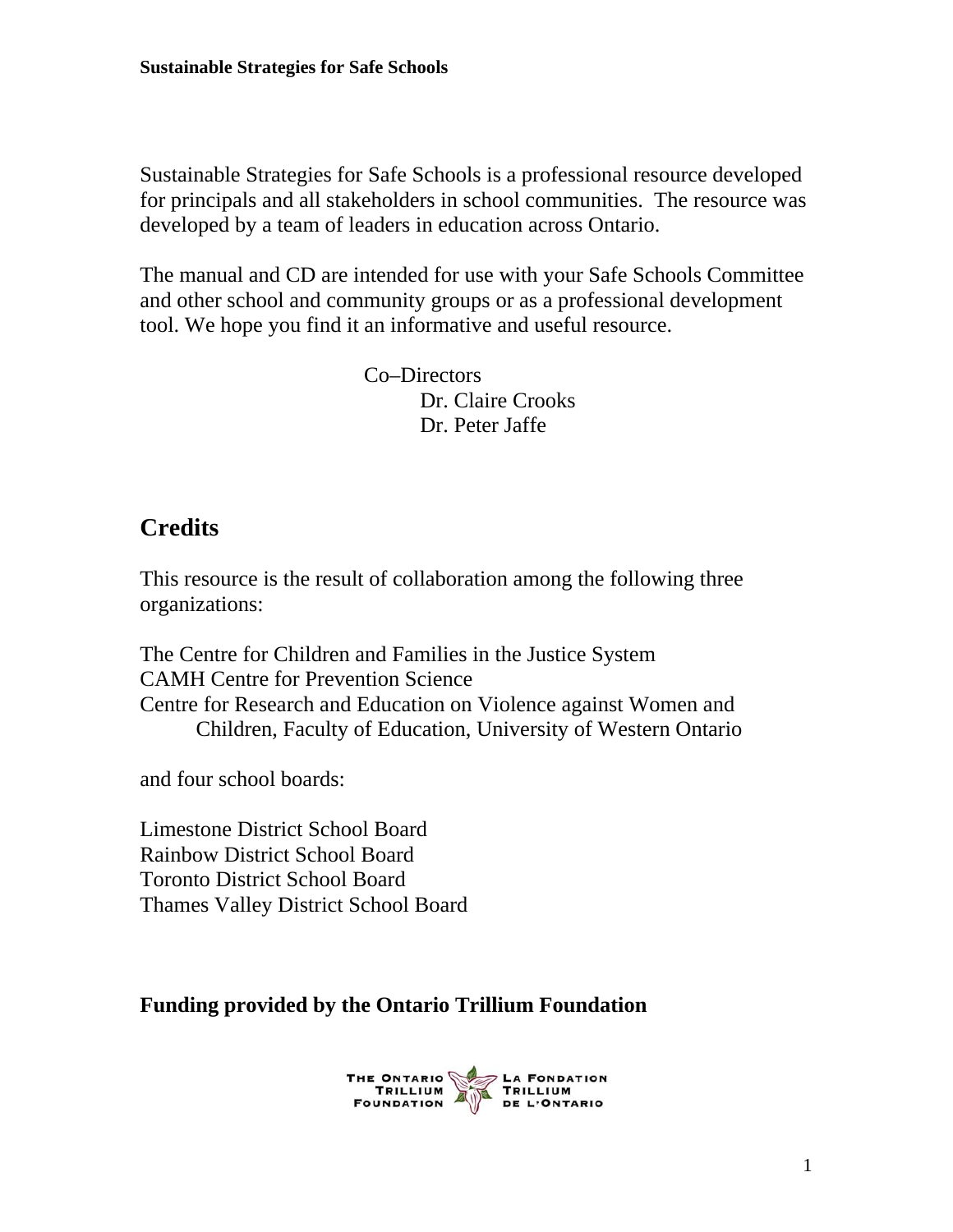# *"In order for there to be genuine sustainable change, one has to think about sustainable change at the outset, and develop a detailed plan for goals, their implementation and ongoing evaluation in advance."*

### **Dr. Peter Jaffe**

Faculty of Education, University of Western Ontario Academic Director, Centre for Research and Education on Violence against Women and Children Director Emeritus, Centre for Children and Families in the Justice System

*"This is a unique and informative resource for principals to use with Safe School Committees and School Councils, as well as other school and community groups, to support the implementation of school, board and Ministry safe school initiatives."* 

**Lisa Vincent**  President Ontario Principals' Council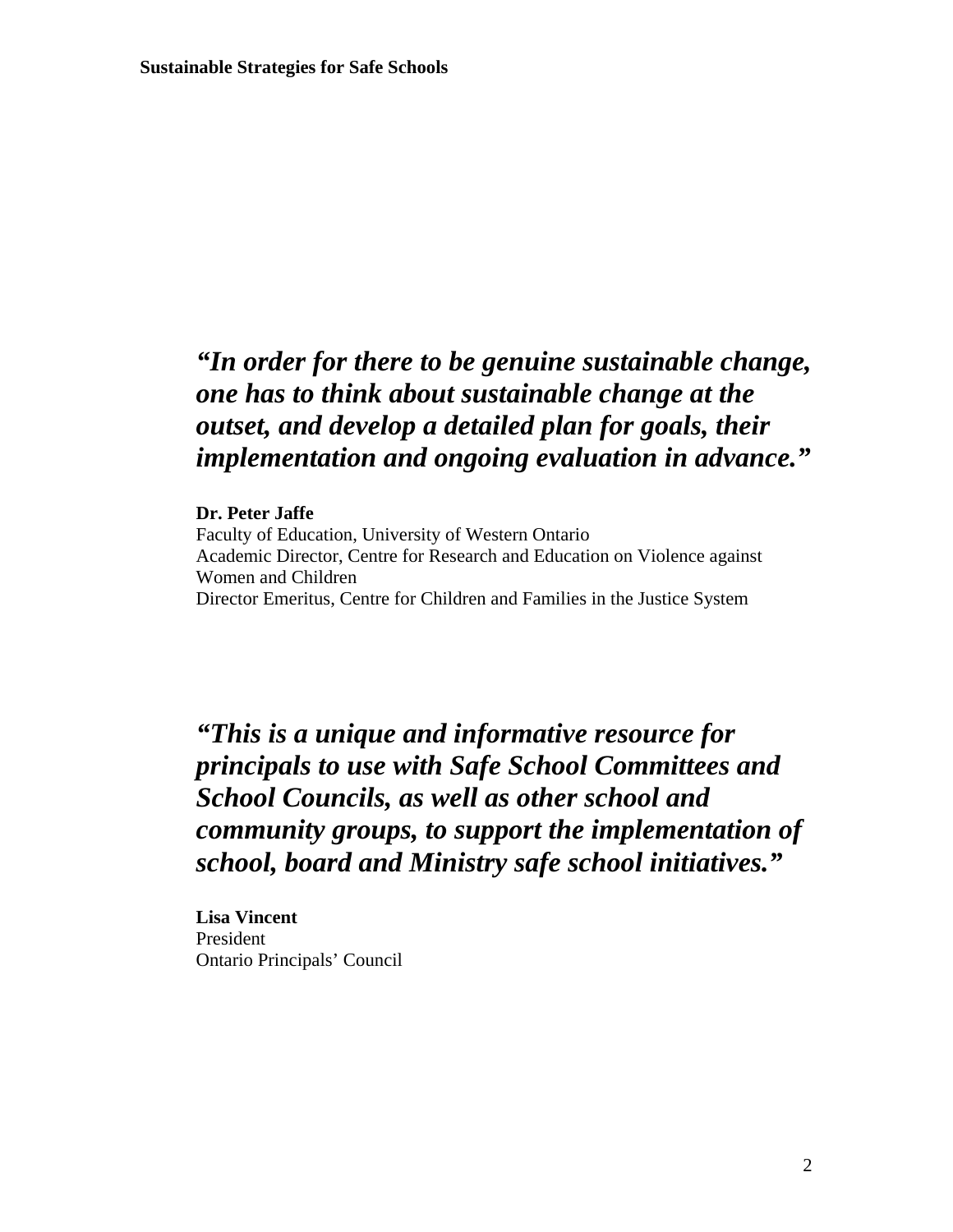# **The Project**

Sustainable Strategies for Safe Schools, a three year project led by Dr. Peter Jaffe and Dr. Claire Crooks, was designed to help educators understand and bridge the gap between having programs that we know work, and having them implemented in an integrated and sustainable manner in every school in Ontario.

Researchers worked with 23 schools from 4 different school boards to develop a process that would assist school principals to understand and address their school's needs through the application of a stage-based model of change. Surveys and focus groups were used to consult with each school. As well, a checklist was developed for principals to assist them in identifying their school's needs and priorities to prevent violence and provide a safe and secure environment for their students.

As the researchers visited schools across the province, promising practices were identified. Principals were interviewed on the challenges and barriers they face in their efforts to develop and sustain violence prevention programs and strategies. The results of this research inform the video and CD included with this manual.

The research team extends thanks to the Ontario Trillium Foundation for sharing our vision to produce a practical, research-based resource for principals and educational leaders to assist them in developing sustainable safe school practices.

*"It's been an inspiration to work with so many dedicated educators across this province."* 

> **Dr. Peter Jaffe**  Faculty of Education, University of Western Ontario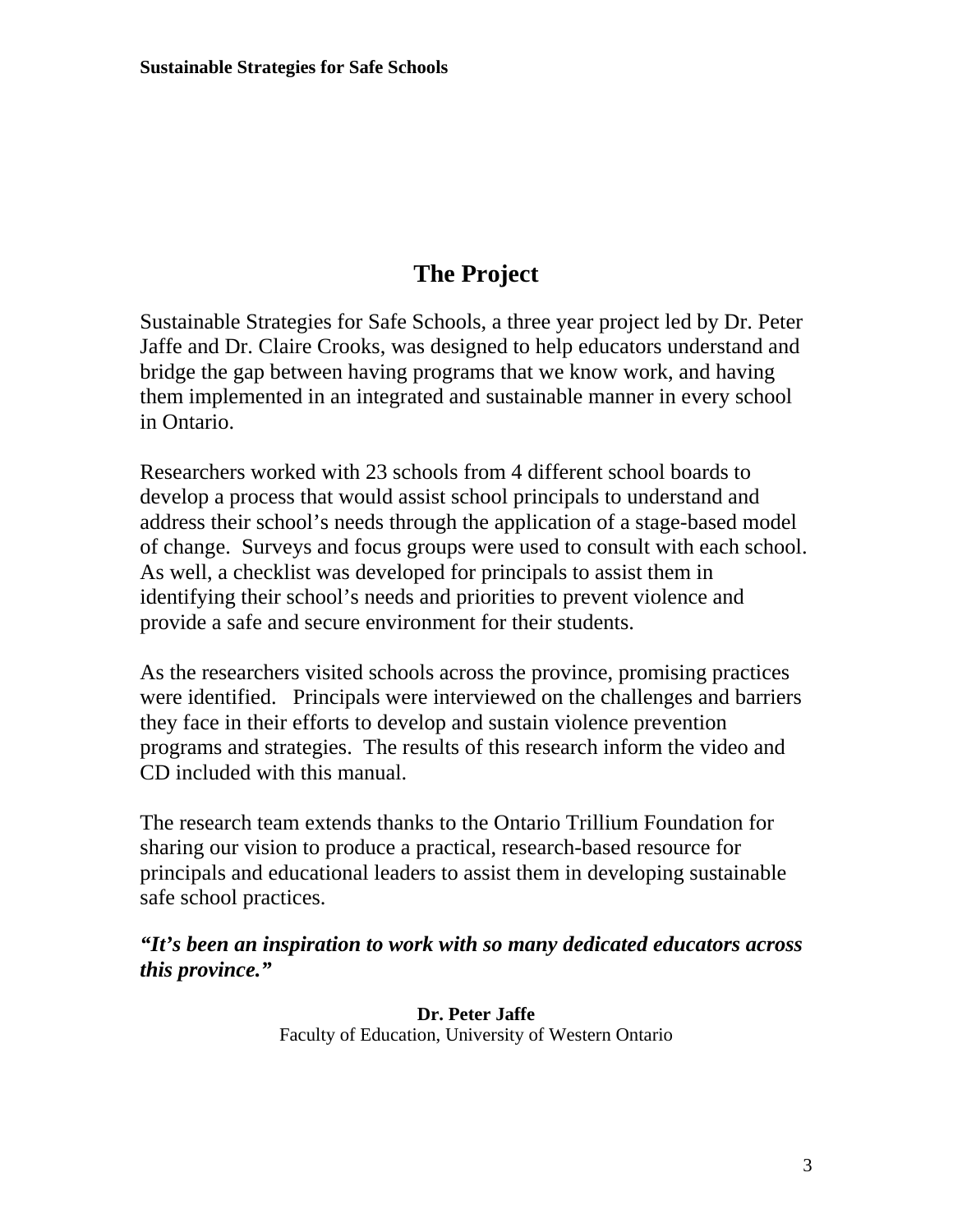# **The Package**

This package is designed to assist groups of administrators, as well as superintendents, individual principals and vice principals, to establish practical and sustainable practices which enhance school safety. It is also meant to assist staff and community members to support those efforts.

The package provides an interactive video that describes a three-step stage-of-change model that was introduced to the 23 schools that participated in the project. Descriptions of the various practical strategies and programs established in those schools give the viewers insight into the process and nature of the activities being implemented around the province in order to establish sustainable practices which support school safety.

The video also provides key resource materials such as access to helpful websites, sample documents and surveys for use by the viewers.

This resource tool suggests strategies to accompany the use of the video whether the user is working alone or with a group. It contains a checklist to identify school needs that reflect the three stages of change outlined in the video, and a process designed to assist schools to move through these three stages.

*"The ideas and solutions shared by the administrators in the video are great; they are practical and realistic to implement in any school."* 

> **Doug Acton**  Former President, Ontario Principals' Council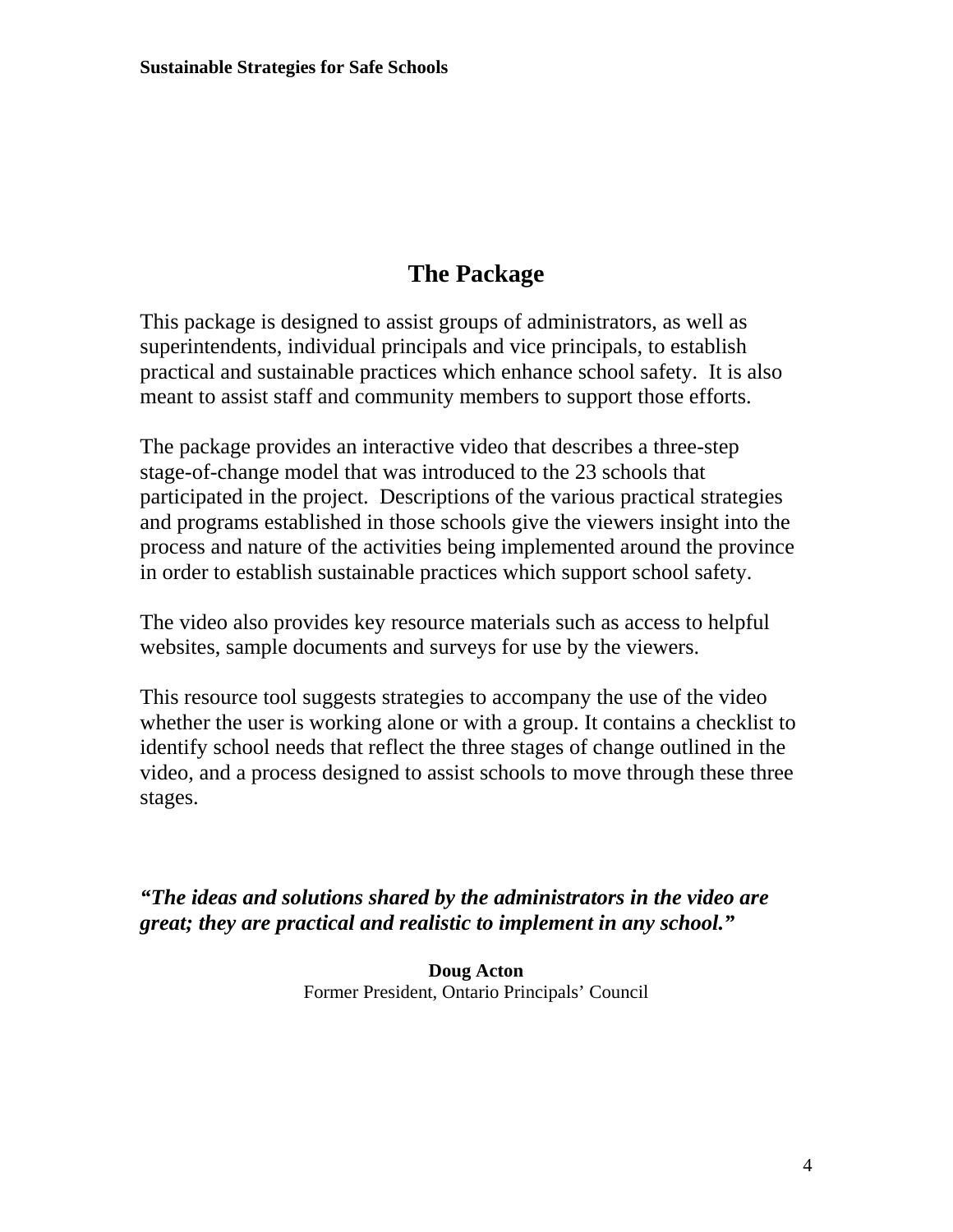# **Target Audiences**

This package has been designed for board and school leaders to use as an individual staff development tool or as a discussion platform with a variety of audiences. As a discussion platform it is appropriate for use with any of the following groups.

- School Councils and parent groups
- Safe School Action Teams
- Staff
- Students
- Community partners and agencies
- Administrators

# **Things to Consider in Using the Video and the Manual**

1. We recommend that you review the entire contents of the video before you begin to use it.

2. Depending on the audience you select and amount of time available, you can use the entire video or select pertinent sections.

3. You may choose to stop the video at any time in order to clarify, discuss or have participants complete an activity, or to review the resources available through the side bar links on each page.

*"I really like being able to watch the video, pause it and immediately access informative resources such as sample documents and websites. This is a unique resource that is easy to use."* 

> **Joanne Robinson, Senior Staff Consultant**  Education Leadership Canada Ontario Principals' Council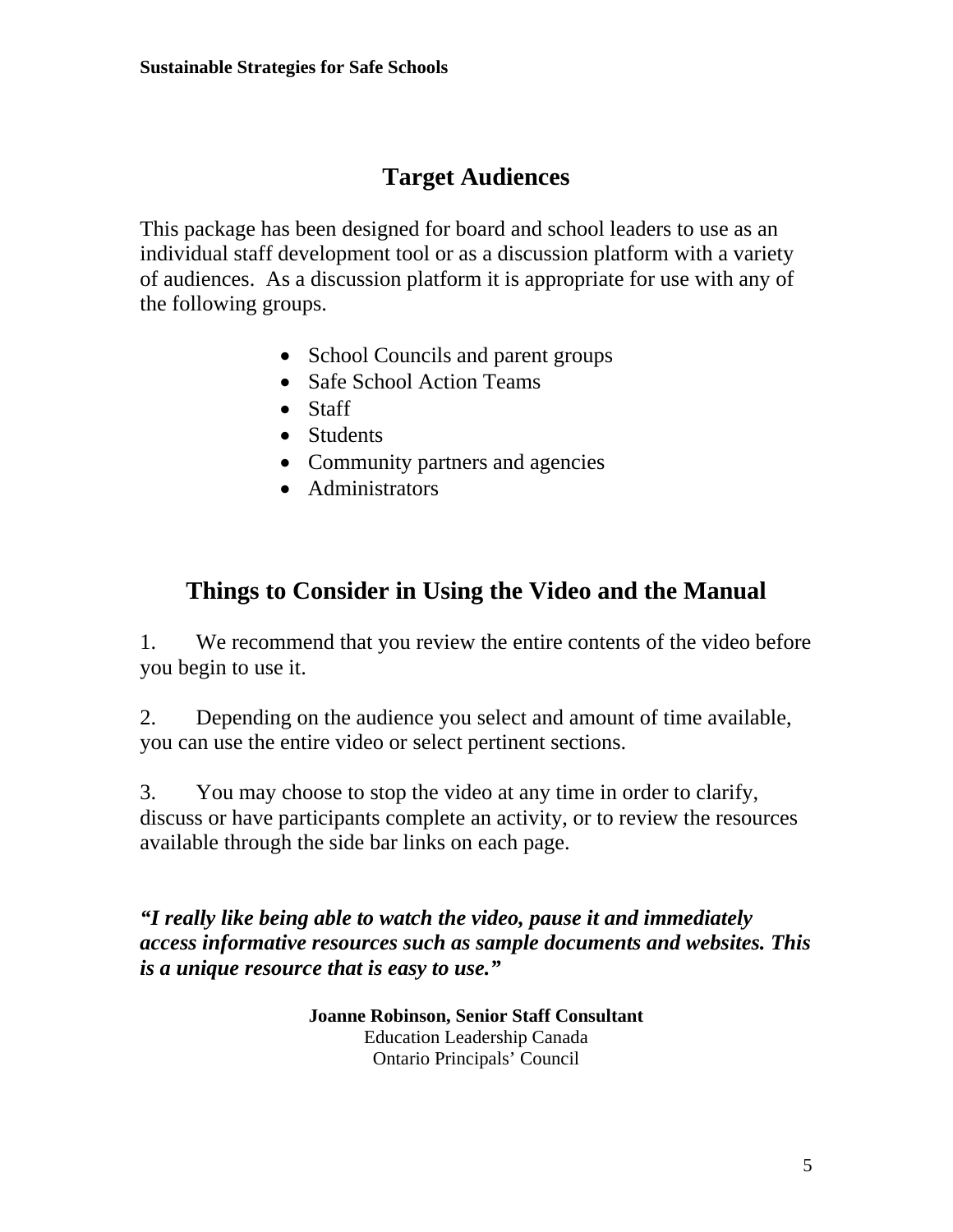# **Table of Contents**

| Description of the project                                                                                                    | 3                    |
|-------------------------------------------------------------------------------------------------------------------------------|----------------------|
| Description of the package                                                                                                    | 4                    |
| Target audiences                                                                                                              | 5                    |
| Requirements For The CD                                                                                                       | 7                    |
| Outline of the CD                                                                                                             |                      |
| Section 1: Introduction                                                                                                       | 8                    |
| Section 2: The Stages of Change Model                                                                                         | 9                    |
| Section 3: Developing a Safe School Plan                                                                                      | 10                   |
| Section 4: Implementation                                                                                                     | 11                   |
| Using the Stages of Change School Assessment Checklist                                                                        |                      |
| Introduction to the School Assessment Checklist                                                                               | 13                   |
| Step 1: Review the Stages of Change                                                                                           | 14                   |
| Step 2: Complete the Checklist                                                                                                | 15                   |
| Step 3: Determine Your School's Scores                                                                                        | 17                   |
| Step 4: Identify Your School's Stage of Change Profile                                                                        | 18                   |
| Step 5: Identify Next Steps for Your School<br>Prevention<br>Policies and Procedures<br>Intervention<br><b>School Climate</b> | 19<br>20<br>21<br>22 |
| <b>Feedback Form</b>                                                                                                          | 23                   |
| CD and Acknowledgements                                                                                                       | 25                   |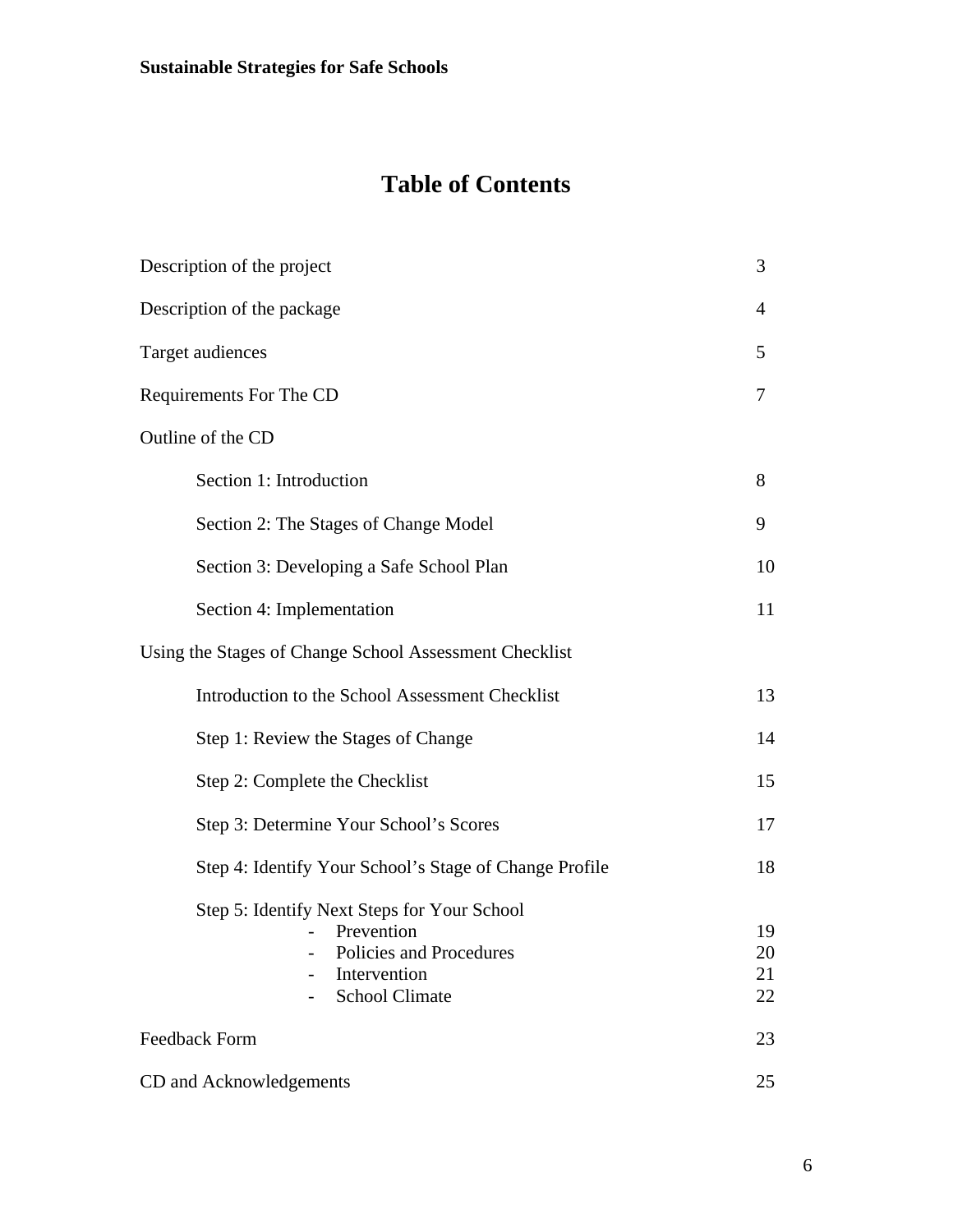# **Requirements For The CD**

This CD has an autorun handler that will boot the Sustainable Strategies for Safe Schools presentation automatically once inserted into a Windows-based computer.

- To run the CD manually:
- a) Insert CD
- b) Click on the Start menu
- c) Select Computer or My Computer
- d) Click on the CD drive icon
- e) Double click on the file named SS4SS.exe

Due to the rich media that is incorporated in this interactive CD, a Pentium or higher processor is recommended with 500MB or more of RAM. The CD uses QuickTime video format and requires a current version of the QuickTime media player available at [www.apple.com](http://www.apple.com/) . Access to the internet and Adobe Acrobat viewer are required to take full advantage of the presentations resources.

School boards in Ontario do not have the same regulations regarding software available for administrator computers. If you have difficulty running the CD it can be accessed directly at [www.crvawc.ca](http://www.crvawc.ca/) .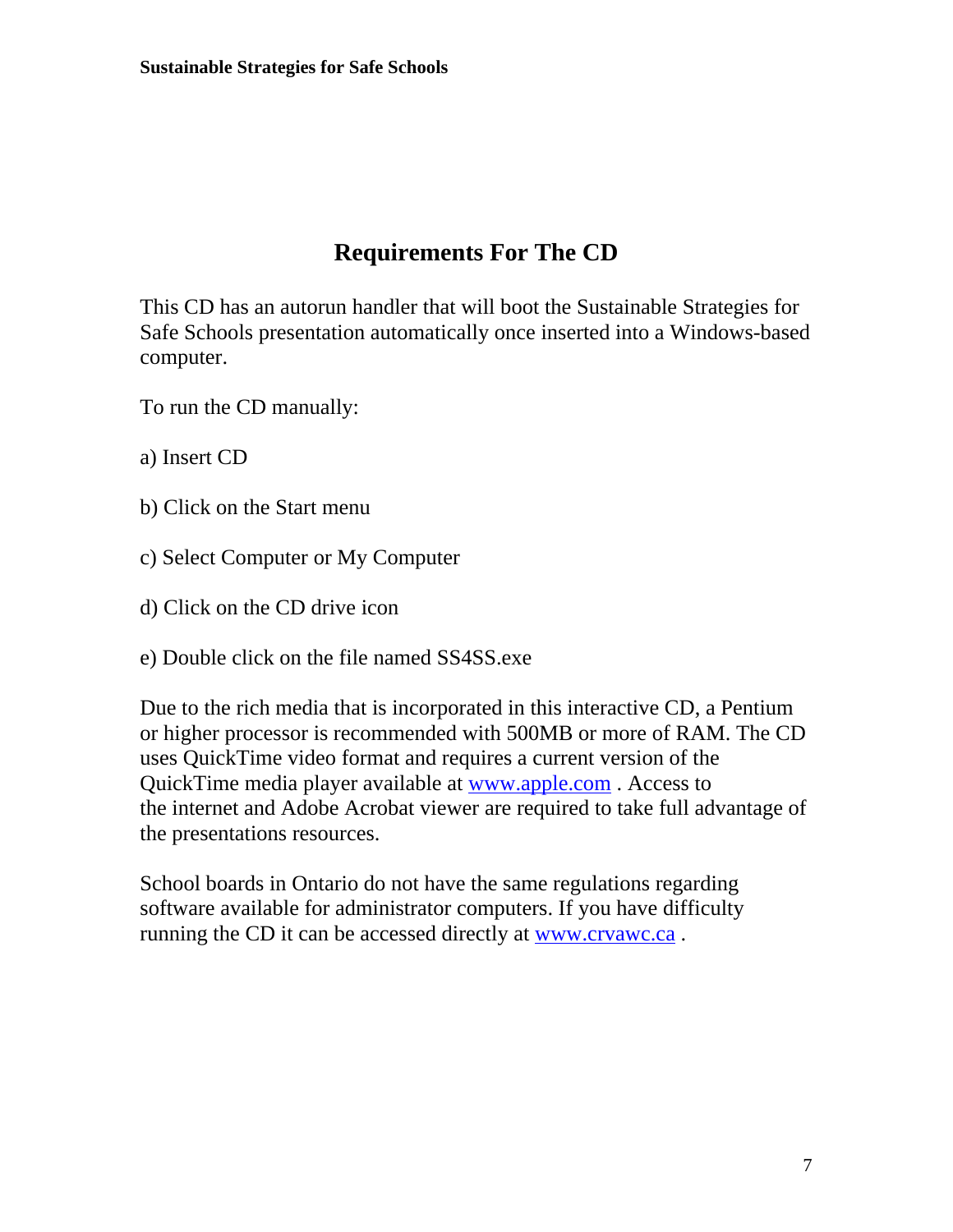**Section One: Introductory Montage** 

 **The Project** 

**Background Introduction Purpose** 

### **Video Run Time: 3 minutes 40 seconds**

 Our students come from an environment where they may witness violence in the streets, our media, and in their homes. One of our greatest challenges as educators is to ensure that the learning environment is one in which the child feels safe. To accomplish this, schools are adopting violence prevention programs.

 Dr. Peter Jaffe explains that, while it is encouraging to see how many violence prevention programs now exist, it is important to realize that violence prevention has to be more than individual programs; it has to be about sustainable change and ongoing commitment to make sure our schools are safe places to learn.

 The process of creating sustainable change requires that you involve a number of partners and think about sustainable change as a multistage process, with particular needs being addressed at each stage. Matching specific strategies to each stage increases the likelihood of positive sustainable change.

"*The initial multimedia clip is a major attention grabber. I could use this with any group, School Council, staff, parents and my Safe School Committee to engage us in a meaningful discussion around safe schools' issues. Thanks for a great resource."* 

> **Tony Jones, Principal**  Sir Frederick Banting Secondary School Thames Valley District School Board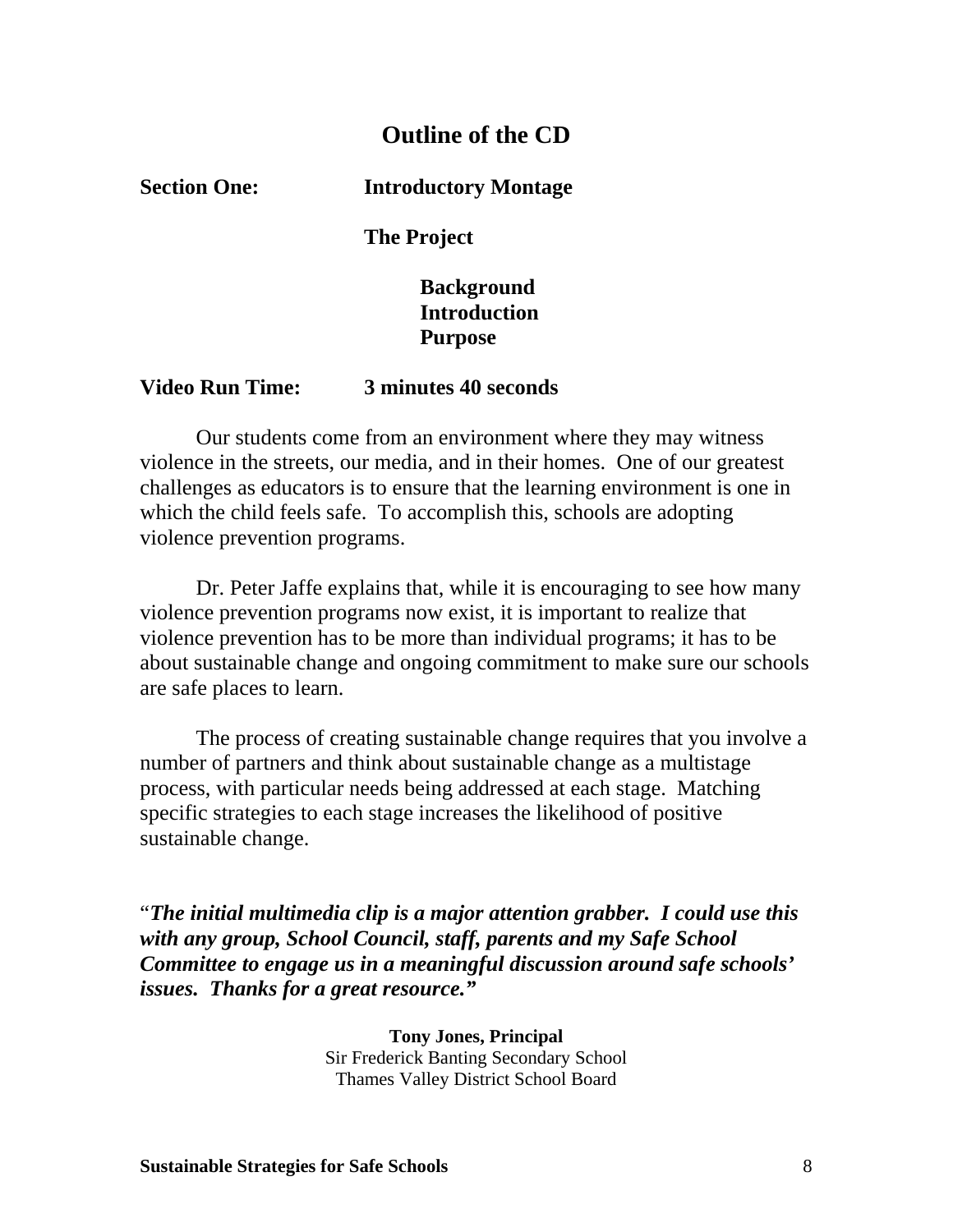| The Stages of Change Model      |
|---------------------------------|
| <b>Introduction</b>             |
| <b>Stages of Change</b>         |
| <b>Reflection and Checklist</b> |
|                                 |

### **Video Run Time: 4 minutes 10 seconds**

This section outlines a three-stage change model which has identifiable characteristics at each stage. These characteristics are grouped into three categories: general, actions and programs.

In stage one, a small number of school partners are involved, school safety is low profile, and resources are not identified. The actions and attitudes associated with a school in stage one include naming the problem, assessing the situation, auditing the physical plant and facilities, and investigating potential partners, programs and resources. Most safe school initiatives are only one time events with little or no follow up.

In stage two a few key partners are involved in their safe school committee, and violence prevention has a high profile in the school. The actions and attitudes that identify a stage two school include developing strategies and programs, engaging more partners, and making staff training a priority. While safe school initiatives are important, only a few are embedded into the curriculum and school routines.

In stage three, a number of educational partners are involved. Violence prevention and the development of healthy relationships among students, staff and community partners is a high priority. The actions that characterize stage three are consolidating, leading, celebrating and evaluating.

*"Using the model and identifying in which stage the majority of our initiatives fell helped us to focus on next steps and to set specific goals for the future."* 

> **Colleen Hanson, Principal**  Wembley Public School Rainbow District School Board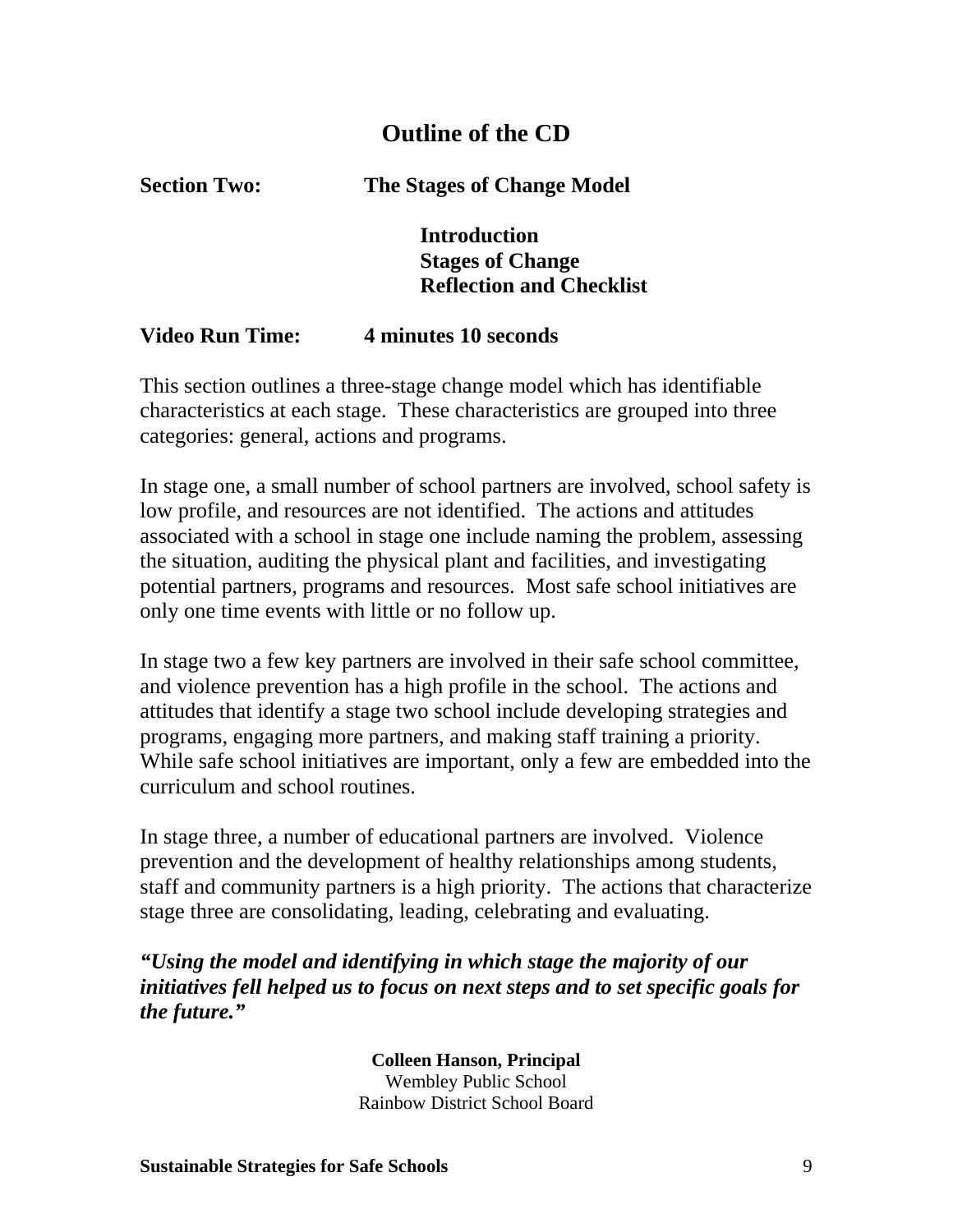| <b>Section Three:</b>  | Developing a Safe School Plan              |
|------------------------|--------------------------------------------|
|                        | <b>Establishing a Committee</b>            |
|                        | <b>Gathering Information</b>               |
|                        | <b>Establishing Goals &amp; Strategies</b> |
|                        | Communicating                              |
| <b>Video Run Time:</b> | 13 minutes 27 seconds                      |

This section identifies the process recommended by the research team in order to bring about sustainable change around safe school issues. The section also profiles a number of current elementary and secondary school administrators who share their ideas and practical solutions to everyday safe school challenges.

David Tomlin talks about the initiatives his renewed Safe School Committee has recently undertaken and the next steps they have identified. Ray Hughes and Paul Tufts discuss Ministry and Board expectations, while John Clement shares his views on how to engage community members in your safe school initiatives**.** 

Linda Pressey, describes how staff in her school try to keep safe school goals from becoming overwhelming, and a number of other administrators share their experiences in developing their schools' safe school goals.

The researchers identify the four general types of strategies for safe schools initiatives: reviewing policies and procedures, intervention, prevention, and establishing a positive school climate. Administrators share first-hand experiences in implementing these strategies.

Finally, communication tools are identified and discussed.

The resources in this section are varied and include sample surveys, guidelines for Codes of Conduct and a school Reflective Response Form. There is also a direct link to Elementary and Secondary Safe School Resources that offer samples of ready-to-use lesson plans for use in each grade from  $K - 12$ . It also provides informative websites profiling unique programs such as Kelso's Choice and The Fourth R.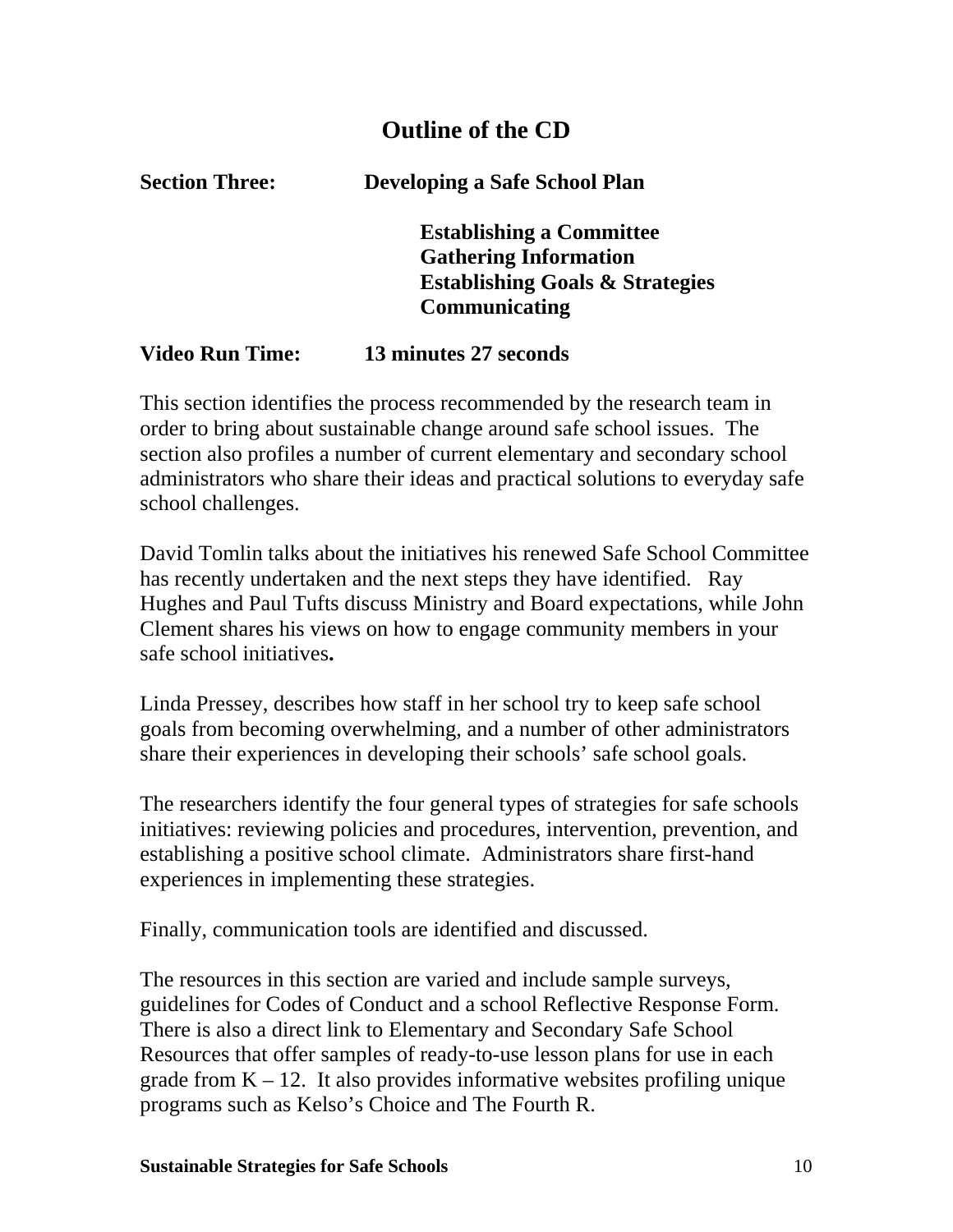**Implementation** 

 **Leadership Staff Development and Resources Sharing and Celebrating Reviewing Outcomes**

### **Video Run Time: 6 minutes 18 seconds**

In this section Blair Hilts, Ontario Principals' Council, reminds us of the importance of strong leadership in the implementation of any school initiatives. Leadership is important not only for the creation of a common vision but also for assisting school staff to incorporate their innovations under one umbrella. This approach facilitates the integration of new ideas into the existing operations. The experience at J. R. Henderson Elementary School, under the leadership of Principal Randy Edgeworth, is an excellent example of the concept of integration.

John Clement, emphasizes the importance of both staff development and resources as the keys to effective implementation. He discusses his use of a professional learning team to support his safe school initiatives.

Colleen Hansen, and Randy Edgeworth both highlight the importance of celebration, not only to support implementation of key initiatives, but also to highlight each success in the school community's journey towards its safe schools objectives.

Finally, Dr. Peter Jaffe reminds us that in any school environment, barriers and challenges are a given. Challenges need to be viewed as opportunities for growth and improvement. A safe school requires ongoing commitment and teamwork but the ultimate reward – a safe and inviting school environment for the students – is worth all the effort.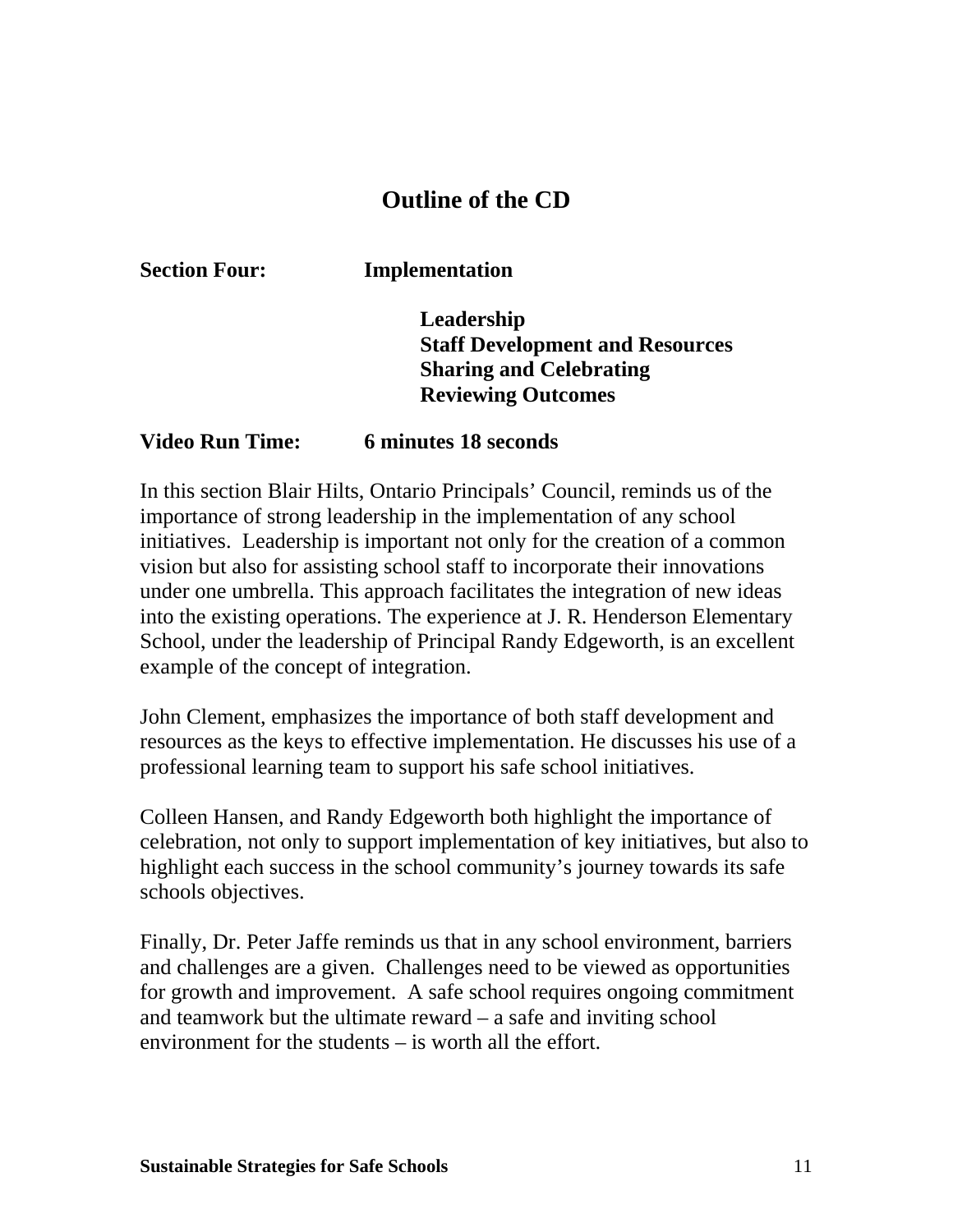# **Using the Stages of Change School Assessment Checklist**

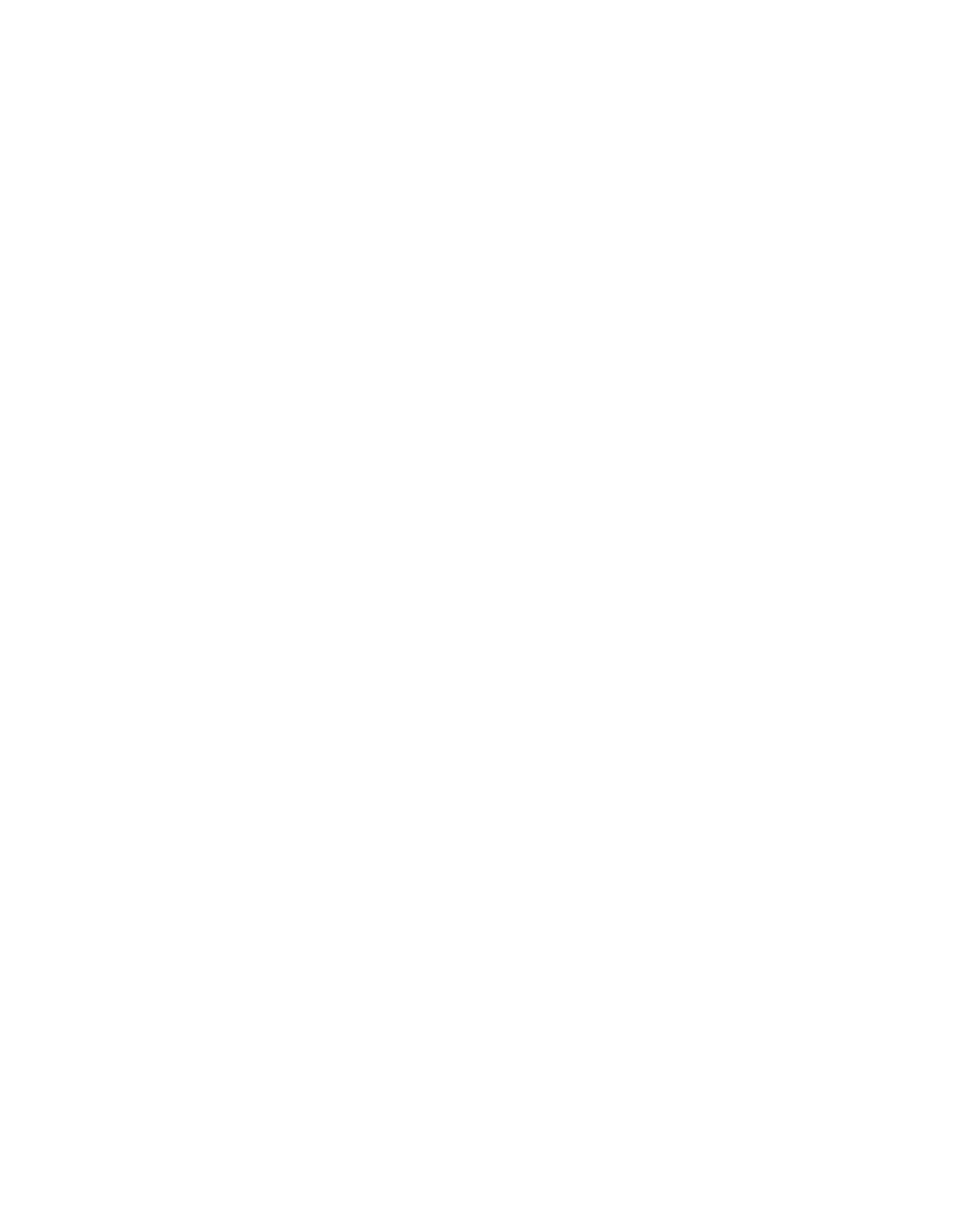### **Introduction to the School Assessment Checklist**

### **Purpose of the Checklist**

The Checklist on pages 14 and 15 is a tool to gather information about your school across a variety of safe school areas such as the presence of safe school intervention strategies and the knowledge of safe school policies by staff and students. It has been designed to guide discussion and thinking at your school about the quality and nature of the strategies in place that contribute to a safe school. The Checklist contains 41 items that show the many components that contribute to a safe and well-functioning school. Using it will enable school staff, students, parents and others to assess school needs, identify the stage that characterizes the school, and also identify next steps.

### **Completing the Checklist**

Each school should decide the best way to complete the School Assessment Checklist. How you approach this important activity at your school depends on a number of factors including:

- what you hope to accomplish with the exercise
- the level of expertise and interest at the school
- current level of staff, student, and community involvement
- the time available, and
- how urgent the problems are.

The research project identified two common approaches:

1. Based on extensive knowledge of the school and several years' experience there, some principals chose to complete the checklist on their own as the starting point for discussion at the school.

2. Other schools chose to provide a copy of the checklist to all members of the school team. Team members assessed each item either individually or as part of a group. The results were analyzed to come up with an overall assessment.

No matter how you complete the Checklist, it will provide important information and direction as school staff, safe school committees and partners work towards identifying needs and sustaining improvement.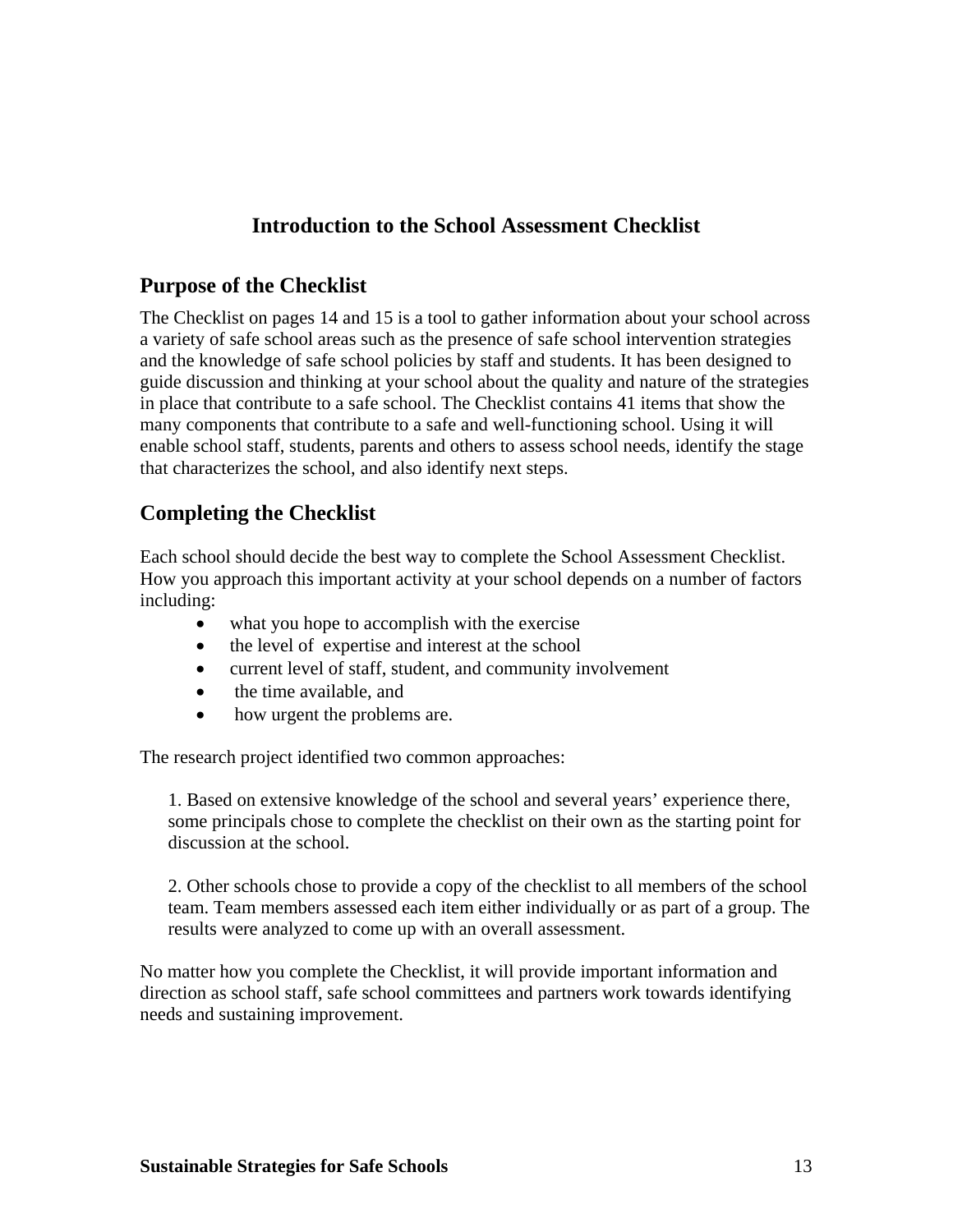### **Step 1 – Review the Stages of Change**

In the *Stages of Change* model, there are three stages with transitions between each stage. Below is a description of each stage and its key characteristics. Please read this section carefully before completing the questionnaire.

| <b>Stage</b>       | <b>Name</b>       | <b>Description</b>                                                                                                                   |
|--------------------|-------------------|--------------------------------------------------------------------------------------------------------------------------------------|
| <b>Stage One</b>   | <b>Developing</b> | Characteristics of this stage include the following:                                                                                 |
|                    | <b>Awareness</b>  | Small number of people involved; the school responds to crisis; violence                                                             |
|                    |                   | prevention is generally low profile; resources are not identified.                                                                   |
|                    |                   |                                                                                                                                      |
|                    |                   | The following actions & attitudes characterize this stage:                                                                           |
|                    |                   | Naming the problem, measuring, assessing, auditing, examining,                                                                       |
|                    |                   | surveying, reading, investigating.                                                                                                   |
|                    |                   | Programs associated with this stage: Videos, assemblies,                                                                             |
|                    |                   | motivational speakers, one-time events                                                                                               |
| <b>Moving to</b>   | <b>Transition</b> | While some of the characteristics of stage one are still present, there is                                                           |
| <b>Stage Two</b>   | stage             | some movement towards stage two.                                                                                                     |
| <b>Stage Two</b>   | Planning &        | Characteristics of this stage include the following:                                                                                 |
|                    | <b>Responding</b> | More educational partners involved; higher profile for violence                                                                      |
|                    |                   | prevention activities; more people understand the issues; efforts still                                                              |
|                    |                   | depend on outside resources                                                                                                          |
|                    |                   |                                                                                                                                      |
|                    |                   | The following actions and attitudes characterize this stage:                                                                         |
|                    |                   | Engaging, developing, implementing, meeting, reinforcing, creating,                                                                  |
|                    |                   | modifying, training staff, planning, understanding the problem $\&$                                                                  |
|                    |                   | making the links to gender, race or vulnerabilities, developing actions                                                              |
|                    |                   | plans, wanting to involve all stakeholders, hopeful about potential for                                                              |
|                    |                   | change, accepting challenges                                                                                                         |
|                    |                   | Programs associated with this stage: Kelso's Choices, Character                                                                      |
|                    |                   | Education, partial implementation of other comprehensive programs.                                                                   |
|                    |                   | Programs are additional to the curriculum.                                                                                           |
| <b>Moving to</b>   | <b>Transition</b> | While some of the characteristics of stage two are still present, there is                                                           |
| <b>Stage Three</b> | stage             | some movement towards stage three.                                                                                                   |
| <b>Stage Three</b> | Educating         | Characteristics of this stage include the following:                                                                                 |
|                    | and Leading       | The majority of educational partners are involved. The school                                                                        |
|                    |                   | community is strongly supportive. Violence prevention is high profile                                                                |
|                    |                   | in the school and well recognized. The school is generating resources to                                                             |
|                    |                   | be shared.                                                                                                                           |
|                    |                   |                                                                                                                                      |
|                    |                   | The following actions and attitudes characterize this stage:                                                                         |
|                    |                   | Consolidating, leading, enhancing, staff-to-staff mentoring, student-to-                                                             |
|                    |                   | student mentoring, sharing, evaluating, reviewing, celebrating,<br>recognizing, rewarding, sustaining, taking responsibility for the |
|                    |                   | problem, comfortable with all stakeholders at the table, no need to                                                                  |
|                    |                   | cover-up problem areas, willing to share expertise.                                                                                  |
|                    |                   |                                                                                                                                      |
|                    |                   | Programs associated with this stage: Fourth R and other                                                                              |
|                    |                   | programs are embedded in the curriculum.                                                                                             |
|                    |                   |                                                                                                                                      |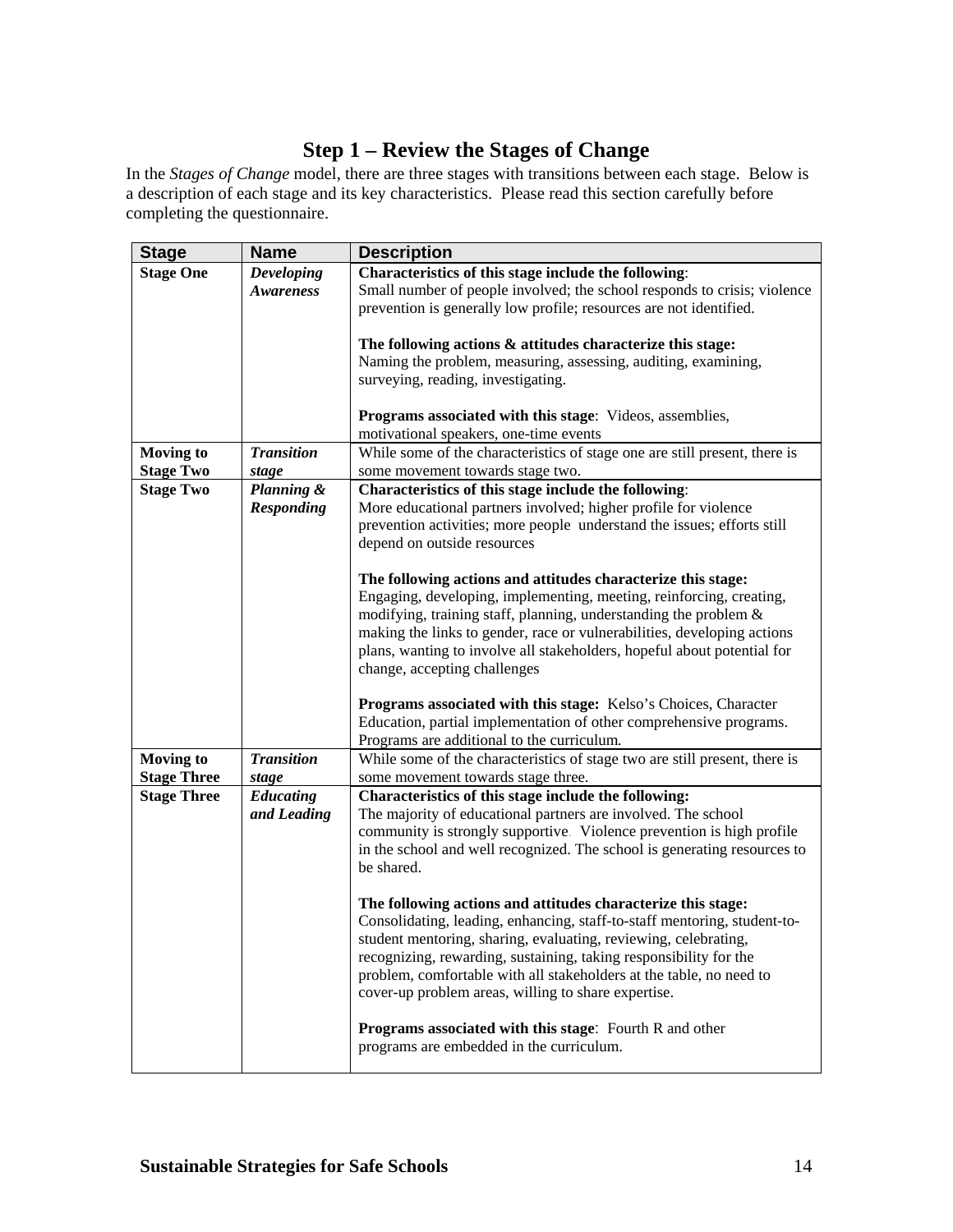| <b>Name of School</b>                                                                                                                                                                                                                                                                                                                                                                                                                                                                                                                                                                                                                        |  |  |                        |                          |                                |
|----------------------------------------------------------------------------------------------------------------------------------------------------------------------------------------------------------------------------------------------------------------------------------------------------------------------------------------------------------------------------------------------------------------------------------------------------------------------------------------------------------------------------------------------------------------------------------------------------------------------------------------------|--|--|------------------------|--------------------------|--------------------------------|
| Please identify the Stage of Change that characterizes your school for each item. Place a $\checkmark$ under the Stage that corresponds to<br>each item. In order to identify safe school strategies that address your school's unique needs, it is important to answer the<br>questions accurately and honestly. The completion of this Checklist by different stakeholders may be useful in gathering<br>information about your school. Please note that the words in the items, such as "know" and "recognize" have been carefully<br>thought out to reflect the stages of change model. Staff refers to all adult members of the school. |  |  | $\mathbf{a}$<br>Stage: | Transition to<br>Stage 3 | $\boldsymbol{\omega}$<br>Stage |
| 1. Students know the expectations of a safe school environment.                                                                                                                                                                                                                                                                                                                                                                                                                                                                                                                                                                              |  |  |                        |                          |                                |
| 2. Staff maintains a high level of visibility in the halls and school yard.                                                                                                                                                                                                                                                                                                                                                                                                                                                                                                                                                                  |  |  |                        |                          |                                |
| 3. Staff recognize that harassment and bullying are an important issues for schools to address.                                                                                                                                                                                                                                                                                                                                                                                                                                                                                                                                              |  |  |                        |                          |                                |
| 4. Parents recognize that harassment and bullying are important issues for schools to address.                                                                                                                                                                                                                                                                                                                                                                                                                                                                                                                                               |  |  |                        |                          |                                |
| 5. Students recognize that harassment and bullying are wrong.                                                                                                                                                                                                                                                                                                                                                                                                                                                                                                                                                                                |  |  |                        |                          |                                |
| 6. Violence prevention issues are addressed in school newsletters $\&$ web sites.                                                                                                                                                                                                                                                                                                                                                                                                                                                                                                                                                            |  |  |                        |                          |                                |
| 7. The school has a collection of violence prevention resources that are used regularly by staff.                                                                                                                                                                                                                                                                                                                                                                                                                                                                                                                                            |  |  |                        |                          |                                |
| 8. The school provides healthy sexuality, alcohol, and drug prevention programs.                                                                                                                                                                                                                                                                                                                                                                                                                                                                                                                                                             |  |  |                        |                          |                                |
| 9. New staff, students, and parents are mentored as future leaders.                                                                                                                                                                                                                                                                                                                                                                                                                                                                                                                                                                          |  |  |                        |                          |                                |
| 10. Students are aware of the importance of school-based violence prevention initiatives.                                                                                                                                                                                                                                                                                                                                                                                                                                                                                                                                                    |  |  |                        |                          |                                |
| 11. Students have an opportunity to participate in violence prevention initiatives.                                                                                                                                                                                                                                                                                                                                                                                                                                                                                                                                                          |  |  |                        |                          |                                |
| 12. Violence prevention and safe school initiatives are well integrated into all aspects of school life.                                                                                                                                                                                                                                                                                                                                                                                                                                                                                                                                     |  |  |                        |                          |                                |
| 13. Violence prevention initiatives are integrated into the curriculum.                                                                                                                                                                                                                                                                                                                                                                                                                                                                                                                                                                      |  |  |                        |                          |                                |
| 14. Staff participate/have participated in violence prevention training.                                                                                                                                                                                                                                                                                                                                                                                                                                                                                                                                                                     |  |  |                        |                          |                                |
| 15. Students, staff, & parents meet regularly to keep issues of violence prevention moving forward.                                                                                                                                                                                                                                                                                                                                                                                                                                                                                                                                          |  |  |                        |                          |                                |
| 16. Staff are committed to implementing all recent board and Ministry of Education safe school policies.                                                                                                                                                                                                                                                                                                                                                                                                                                                                                                                                     |  |  |                        |                          |                                |
| 17. There is a protocol in place to allow students & parents to report incidents of bullying/harassment without fear of retaliation.                                                                                                                                                                                                                                                                                                                                                                                                                                                                                                         |  |  |                        |                          |                                |
| 18. The school makes efforts to share its violence prevention protocols with parents & other schools.                                                                                                                                                                                                                                                                                                                                                                                                                                                                                                                                        |  |  |                        |                          |                                |
| 19. Parents understand safe school policies and procedures.                                                                                                                                                                                                                                                                                                                                                                                                                                                                                                                                                                                  |  |  |                        |                          |                                |
| 20. The Code of Conduct is well known by staff, students and parents.                                                                                                                                                                                                                                                                                                                                                                                                                                                                                                                                                                        |  |  |                        |                          |                                |
| 21. Staff consistently enforce the existing Code of Conduct.                                                                                                                                                                                                                                                                                                                                                                                                                                                                                                                                                                                 |  |  |                        |                          |                                |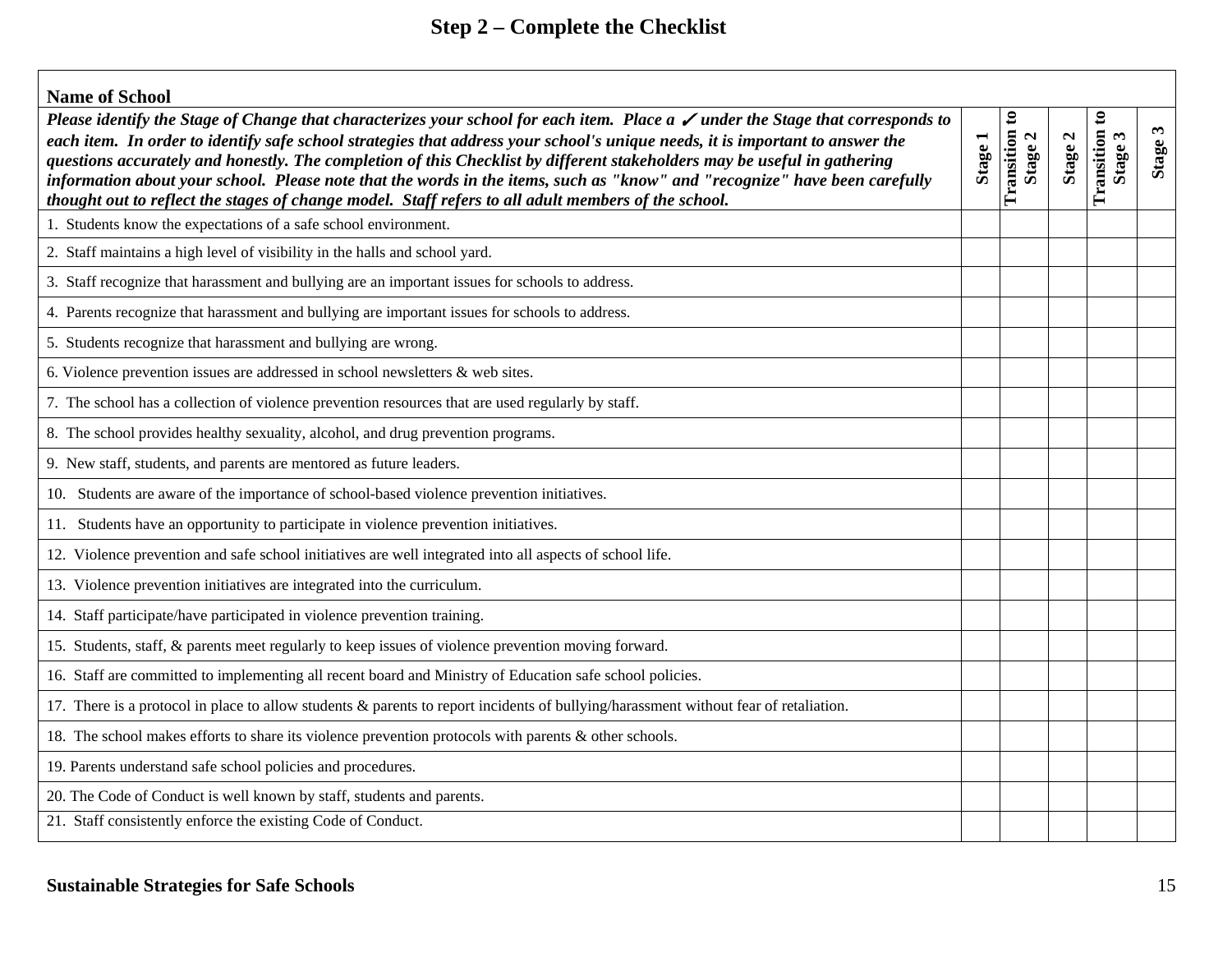# **Step 2 – Complete the Checklist**

| <b>Name of School</b>                                                                                                                                                                                                                                                                                                                                                                                                                                                                                                                                                                                                                        |         |                                       |         |                                       |                                 |
|----------------------------------------------------------------------------------------------------------------------------------------------------------------------------------------------------------------------------------------------------------------------------------------------------------------------------------------------------------------------------------------------------------------------------------------------------------------------------------------------------------------------------------------------------------------------------------------------------------------------------------------------|---------|---------------------------------------|---------|---------------------------------------|---------------------------------|
| Please identify the Stage of Change that characterizes your school for each item. Place a $\checkmark$ under the Stage that corresponds to<br>each item. In order to identify safe school strategies that address your school's unique needs, it is important to answer the<br>questions accurately and honestly. The completion of this Checklist by different stakeholders may be useful in gathering<br>information about your school. Please note that the words in the items, such as "know" and "recognize" have been carefully<br>thought out to reflect the stages of change model. Staff refers to all adult members of the school. | Stage 1 | $\mathbf{c}$<br>Transition<br>Stage 2 | Stage 2 | $\mathbf{c}$<br>Transition<br>Stage 3 | $\boldsymbol{\omega}$<br>Stage? |
| 22. The Code of Conduct meets the needs of the diverse student population.                                                                                                                                                                                                                                                                                                                                                                                                                                                                                                                                                                   |         |                                       |         |                                       |                                 |
| 23. Staff members are confident and comfortable intervening in harassment and bullying incidents.                                                                                                                                                                                                                                                                                                                                                                                                                                                                                                                                            |         |                                       |         |                                       |                                 |
| 24. When harassment and bullying reports are received, follow-up addresses the needs of both victims and perpetrators.                                                                                                                                                                                                                                                                                                                                                                                                                                                                                                                       |         |                                       |         |                                       |                                 |
| 25. A suspension re-entry program is established protocol for students suspended for violence.                                                                                                                                                                                                                                                                                                                                                                                                                                                                                                                                               |         |                                       |         |                                       |                                 |
| 26. Students are trained and have an opportunity to use their non-violent conflict resolution skills.                                                                                                                                                                                                                                                                                                                                                                                                                                                                                                                                        |         |                                       |         |                                       |                                 |
| 27. Information is readily available on how and where students can get help. (e.g. in posters and planners)                                                                                                                                                                                                                                                                                                                                                                                                                                                                                                                                  |         |                                       |         |                                       |                                 |
| 28. Both parents and students feel confident that reported incidents of violence will be addressed consistently by staff.                                                                                                                                                                                                                                                                                                                                                                                                                                                                                                                    |         |                                       |         |                                       |                                 |
| 29. Staff regularly describe, model, and reward respectful behaviour.                                                                                                                                                                                                                                                                                                                                                                                                                                                                                                                                                                        |         |                                       |         |                                       |                                 |
| 30. Equity, social justice and other student clubs that support a safe school and promote respect and tolerance are well received by the school<br>community.                                                                                                                                                                                                                                                                                                                                                                                                                                                                                |         |                                       |         |                                       |                                 |
| 31. The physical plant is clean and well-cared for (e.g. graffiti are removed from the walls immediately).                                                                                                                                                                                                                                                                                                                                                                                                                                                                                                                                   |         |                                       |         |                                       |                                 |
| 32. Staff recognize the underlying social factors associated with violence at school.                                                                                                                                                                                                                                                                                                                                                                                                                                                                                                                                                        |         |                                       |         |                                       |                                 |
| 33. Staff, students, and parents are actively involved on the safe schools committee (recommended in Shaping Safe Schools, 2005).                                                                                                                                                                                                                                                                                                                                                                                                                                                                                                            |         |                                       |         |                                       |                                 |
| 34. The school is actively engaged in activities that encourage a sense of belonging & build school pride.                                                                                                                                                                                                                                                                                                                                                                                                                                                                                                                                   |         |                                       |         |                                       |                                 |
| 35. Parents support violence prevention initiatives.                                                                                                                                                                                                                                                                                                                                                                                                                                                                                                                                                                                         |         |                                       |         |                                       |                                 |
| 36. The School Council see themselves as having an important role in violence prevention.                                                                                                                                                                                                                                                                                                                                                                                                                                                                                                                                                    |         |                                       |         |                                       |                                 |
| 37. Representatives of community agencies regularly make presentations on violence prevention issues in the school.                                                                                                                                                                                                                                                                                                                                                                                                                                                                                                                          |         |                                       |         |                                       |                                 |
| 38. Representatives of community agencies regularly attend and contribute to the safe schools committee.                                                                                                                                                                                                                                                                                                                                                                                                                                                                                                                                     |         |                                       |         |                                       |                                 |
| 39. The Student Council supports violence prevention initiatives in the school.                                                                                                                                                                                                                                                                                                                                                                                                                                                                                                                                                              |         |                                       |         |                                       |                                 |
| 40. Students take initiative to access information and resources and actively participate in safe schools programs.                                                                                                                                                                                                                                                                                                                                                                                                                                                                                                                          |         |                                       |         |                                       |                                 |
| 41. The school recognizes and/or celebrates positive contributions to violence prevention efforts.                                                                                                                                                                                                                                                                                                                                                                                                                                                                                                                                           |         |                                       |         |                                       |                                 |

# **Sustainable Strategies for Safe Schools** 16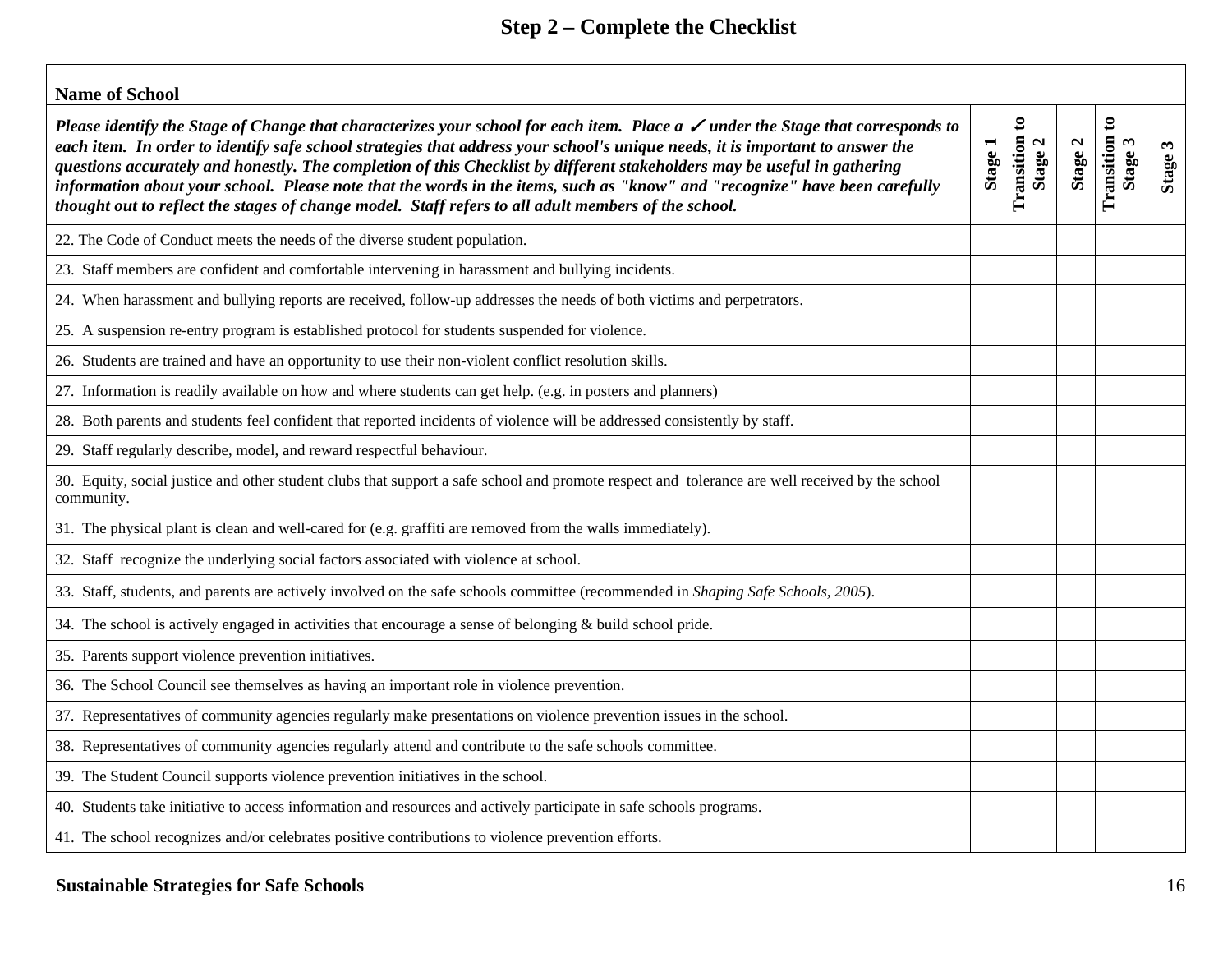### **Step 3 – Determine Your School's Scores**

Your completed Checklist describes your school's stage of change for each of the four areas – Prevention, Policy and Procedures, Intervention, and School Climate. In order to get a more complete picture and to identify next steps for your school, you need to complete the scoring exercise shown below.

- 1. For each of the four areas count the number of check marks in each column.
- 2. Multiply the total for each column by either 1, 2, 3, 4 or 5 as shown below.
- 3. Add the 5 scores to get a total score for each area.
- 4. Transfer the total score for each area to the Stage of Change Profile on the next page using the directions provided on the template.

| <b>Prevention</b> (checklist items 1 to 15).                                                                                                                                                                                                                                                                                                                                                                        | Score        |
|---------------------------------------------------------------------------------------------------------------------------------------------------------------------------------------------------------------------------------------------------------------------------------------------------------------------------------------------------------------------------------------------------------------------|--------------|
| Number of checks in column 1 (Stage 1) = $\frac{\ }{}$ times 1 = $\frac{\ }{}$<br>Number of checks in column 2 (Trs to 2) = $\frac{\ }{}$ times 2 = $\frac{\ }{}$<br>Number of checks in column 3 (Stage 2) = $\frac{\ }{2}$ times 3 = $\frac{\ }{2}$<br>Number of checks in column 4 (Trs to 3) = $\_\_$ times 4 = $\_\_$<br>Number of checks in column 5 (Stage 3) = $\_\_$ times 5 = $\_\_$                      |              |
| <b>TOTAL SCORE for Prevention</b>                                                                                                                                                                                                                                                                                                                                                                                   |              |
| Policy and Procedures (checklist items 16 to 22).                                                                                                                                                                                                                                                                                                                                                                   | Score        |
| Number of checks in column 1 (Stage 1) = $\_\_$ times 1 = $\_\_$<br>Number of checks in column 2 (Trs to 2) = $\frac{\ }{}$ times 2 = $\frac{\ }{}$<br>Number of checks in column 3 (Stage 2) = $\_\_$ times 3 = $\_\_$<br>Number of checks in column 4 (Trs to 3) = $\_\_$ times 4 = $\_\_$<br>Number of checks in column 5 (Stage 3) = $\_\_$ times 5 = $\_\_$<br><b>TOTAL SCORE for Policy and Procedures</b>    |              |
| <b>Intervention</b> (checklist items 23 to 28).                                                                                                                                                                                                                                                                                                                                                                     | <b>Score</b> |
| Number of checks in column 1 (Stage 1) = $\frac{\ }{}$ times 1 = $\frac{\ }{}$<br>Number of checks in column 2 (Trs to 2) = $\quad$ times 2 =<br>Number of checks in column 3 (Stage 2) = $\frac{\ }{2}$ times 3 = $\frac{\ }{2}$<br>Number of checks in column 4 (Trs to 3) = $\quad$ times 4 = $\quad$<br>Number of checks in column 5 (Stage 3) = $\_\_$ times 5 = $\_\_$<br><b>TOTAL SCORE for Intervention</b> |              |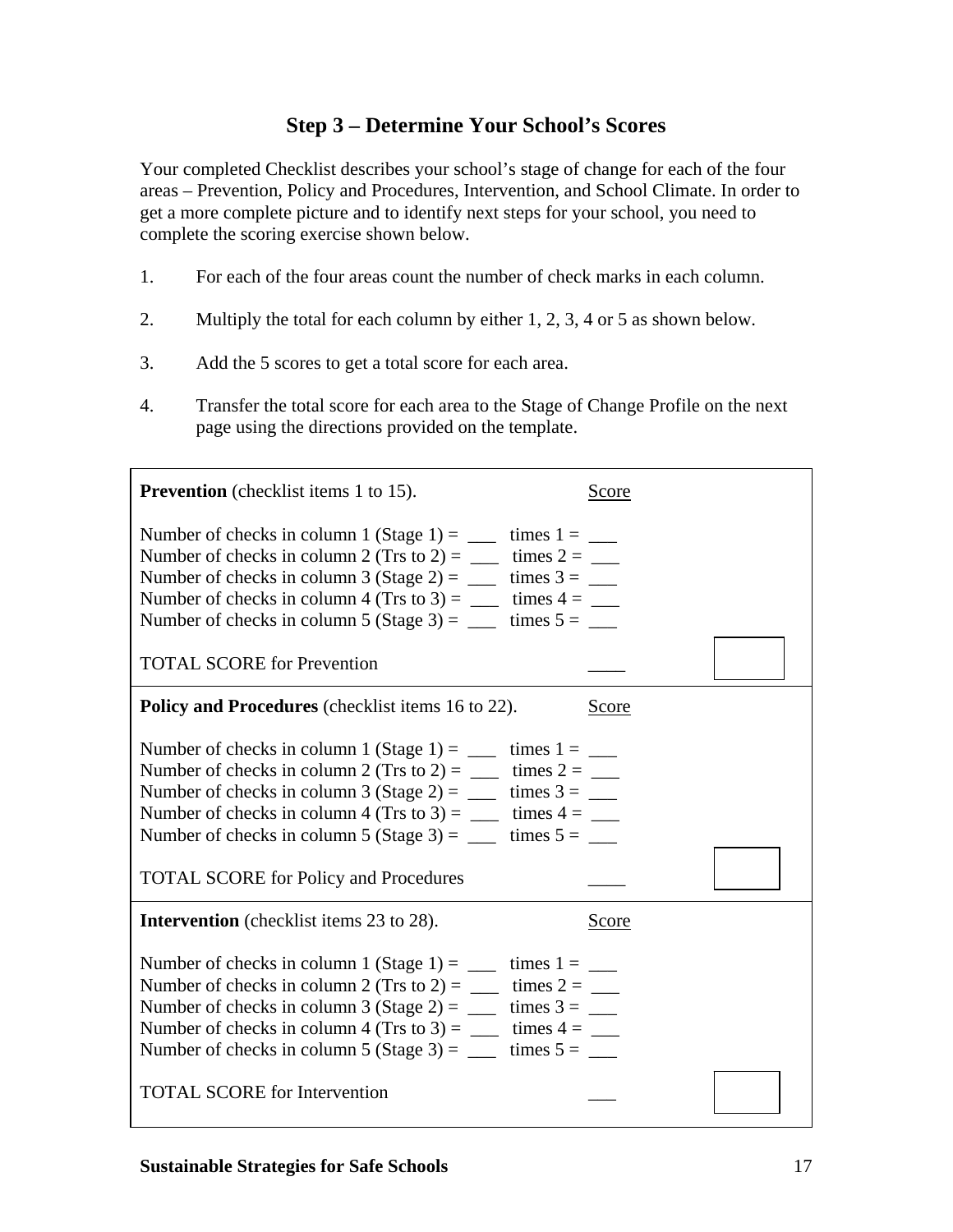| <b>School Climate</b> (checklist items 29 to 41).                                                                                                                                                                                                                            | Score                                                                   |  |
|------------------------------------------------------------------------------------------------------------------------------------------------------------------------------------------------------------------------------------------------------------------------------|-------------------------------------------------------------------------|--|
| Number of checks in column 1 (Stage 1) =<br>Number of checks in column 2 (Trs to 2) =<br>Number of checks in column 3 (Stage 2) =<br>Number of checks in column 4 (Trs to 3) = $\overline{\phantom{a}}$<br>Number of checks in column 5 (Stage 3) = $\overline{\phantom{a}}$ | times $1 =$<br>times $2 =$<br>times $3 =$<br>times $4 =$<br>times $5 =$ |  |
| <b>TOTAL SCORE for School Climate</b>                                                                                                                                                                                                                                        |                                                                         |  |

### **Step 4 – Identify Your School's Stage Of Change Profile**

Use this template to summarize your school's stage of change for each area and determine appropriate next steps.

Use a vertical line " $\left\| \cdot \right\|$ " to mark the <u>total score</u> from each of the 4 areas, place 4 vertical on the scales below. Note that the line may be between two numbers – that's okay. You are trying to get an overall picture of the stage of change currently identified at your school.

For example, if the total score for Prevention was 42, the line would be in the Prevention Stage 2 box (yellow).

| Prevention            | 15             | 23 | 30 | 38 | 45              | 53 | 60 | 68             | 75 |
|-----------------------|----------------|----|----|----|-----------------|----|----|----------------|----|
| Policy and Procedures |                | 11 | 14 | 18 | $\overline{21}$ | 25 | 28 | 32             | 35 |
| Intervention          | 6              | 9  | 12 | 15 | <b>18</b>       | 21 | 24 | 27             | 30 |
| <b>School Climate</b> | 13             | 20 | 26 | 33 | 39              | 46 | 52 | 59             | 65 |
|                       | <b>Stage 1</b> |    |    |    | <b>Stage 2</b>  |    |    | <b>Stage 3</b> |    |

Once you have completed this profile, go to the next section to find activities and programs for each area that are associated with the stage you have identified for your school.

Refer to the activities and programs that are associated with Stage 2 to identify the possible next steps that your school teams might engage in to effect change at your school.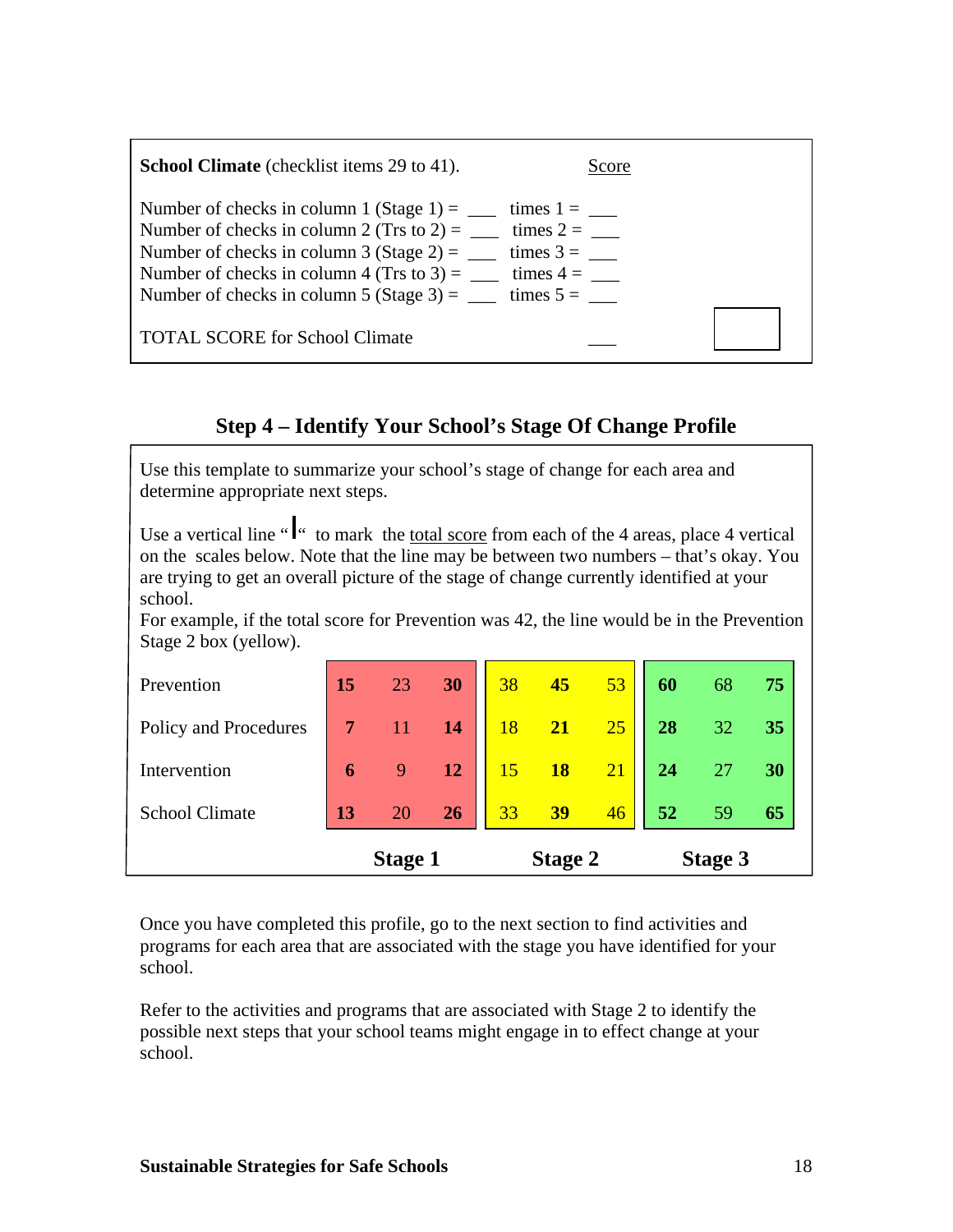### **Step 5 – Identify Next Steps For Your School**

#### **PREVENTION**

**What is your school's stage of change for Prevention? This page identifies some general activities and programs to help your school move on to the next stage.** 

**Key Question: Are research-based, age appropriate programs in place at all grade levels?** 

#### **STAGE ONE – DEVELOPING AWARENESS**

You have identified that your school is developing awareness of the need for violence prevention and promoting healthy relationships. The next step is to work with your safe school committee using the process outlined in the video to identify changes that need to be made.

#### **Actions**

Some of the activities that you will undertake at this stage include, naming and describing the problem, measuring, assessing, auditing, examining, surveying, reading, investigating.

#### **Programs and Activities**

Programs associated with this stage that will help increase awareness and get more of your partners on board include: data gathering activities and providing videos, assemblies, motivational speakers e.g. onetime events.

#### **STAGE TWO – PLANNING AND RESPONDING**

You have identified that your school is planning and responding to the need for violence prevention and promoting healthy relationships. The next step is to engage in some of the following activities and use the process outlined in the video to ensure prevention programs are introduced into the daily routines of the school.

#### **Actions**

Some of the activities that you will undertake at this stage include engaging, developing, implementing, meeting, reinforcing, creating, modifying, training staff, planning, understanding the problem & making the links to gender, race or vulnerabilities, developing actions plans, wanting to involve all stakeholders.

#### **Programs and Activities**

Some of the programs associated with this stage include bullying prevention, character education, and implementation of other comprehensive age appropriate programs and activities.

#### **STAGE THREE – EDUCATING AND LEADING**

You have identified that your school is educating and leading in violence prevention and promoting healthy relationships. The majority of your school community is strongly supportive of your safe school and programs are embedded in to the daily routines and school curricula.

#### **Actions**

Some of the activities that you will engage in at this stage include consolidating, leading, enhancing, mentoring, sharing, evaluating, reviewing, celebrating, recognizing, rewarding, sustaining, taking responsibility for the problem. You are comfortable with all stakeholders at the table. You and your educational partners are willing to share your expertise.

#### **Programs and Activities**

Most of the programs associated with this stage are embedded into the curriculum and meet provincial expectations. There is evidence that these programs are bringing about change and this success should be celebrated. Review of your programs is planned and takes place regularly to ensure sustainability.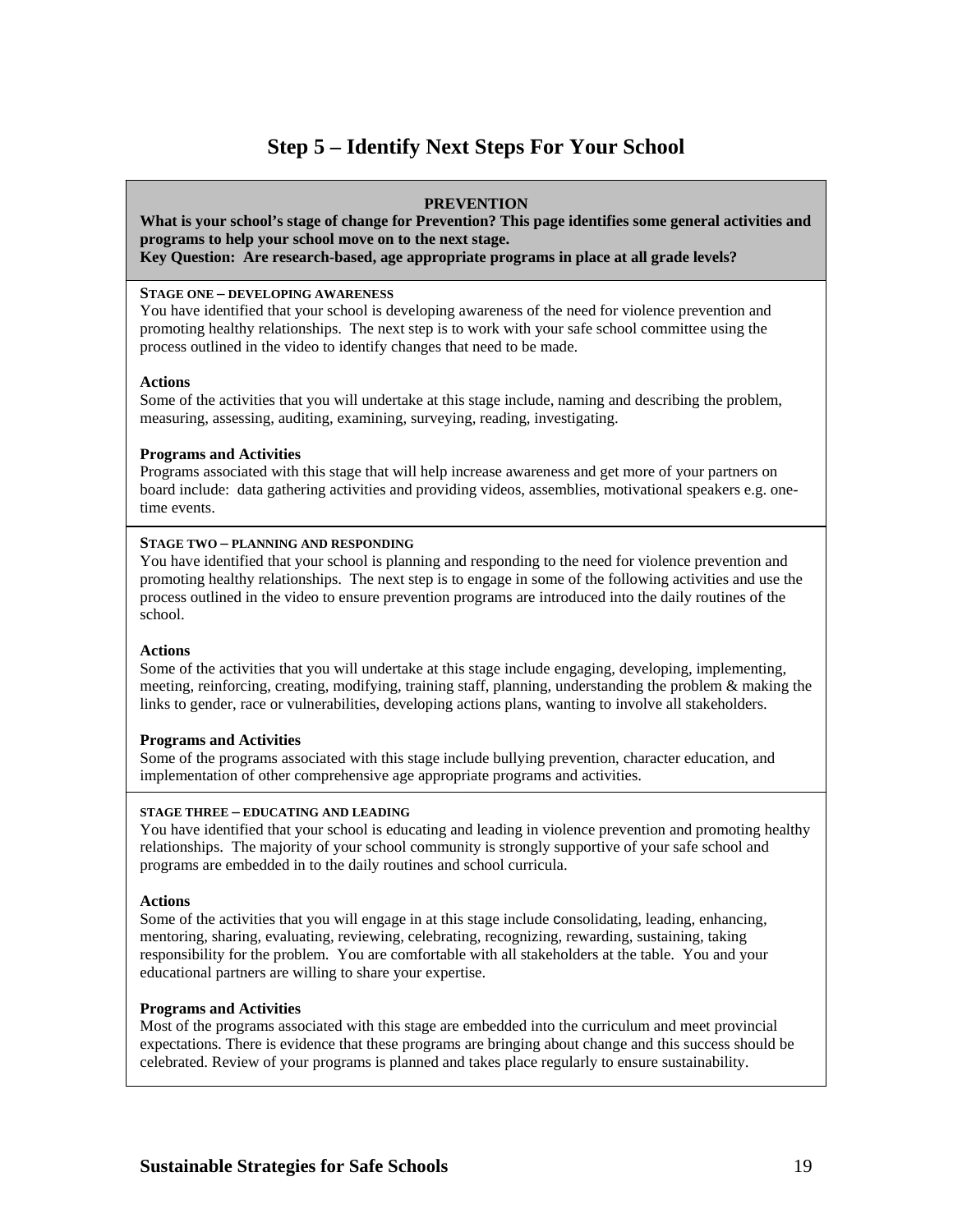#### **POLICIES AND PROCEDURES**

**What is your school's stage of change for Policies and Procedures? This page identifies some general activities and programs to help your school move on to the next stage. Key Question: Are your policies and procedures up-to-date and consistent with the policies of the Ministry of Education and your local school board?** 

#### **STAGE ONE – DEVELOPING AWARENESS**

You have identified that your school is developing awareness of the need for violence prevention and promoting healthy relationships. The next step is to work with your safe school committee using the process outlined in the video to identify changes that need to be made.

#### **Actions**

Some of the activities that you will undertake at this stage include, naming and describing the problem, measuring, assessing, auditing, examining, surveying, reading, investigating.

#### **Programs and Activities**

Programs associated with this stage that will help increase awareness and get more of your partners on board include: reviewing your emergency procedures, safe school arrival policy and code of conduct, auditing school building/grounds for safety concerns and investigating protocols that allow the reporting of incidents.

#### **STAGE TWO – PLANNING AND RESPONDING**

You have identified that your school is planning and responding to the need for violence prevention and promoting healthy relationships. The next step is to engage in some of the following activities and use the process outlined in the video to ensure intervention strategies are introduced into the daily routines of the school.

#### **Actions**

Some of the activities that you will undertake at this stage include engaging, developing, implementing, meeting, reinforcing, creating, modifying, training staff, planning, understanding the problem & making the links to gender, race or vulnerabilities, developing actions plans, wanting to involve all stakeholders.

#### **Programs and Activities**

Some of the programs associated with this stage include teaching, developing, and communicating your school's emergency procedures to all stakeholders, and training staff to implement policies and procedures consistently.

#### **STAGE THREE – EDUCATING AND LEADING**

You have identified that your school is educating and leading in violence prevention and promoting healthy relationships. The majority of your school community is strongly supportive of your safe school.

#### **Actions**

Some of the activities that you will undertake at this stage include consolidating, leading, enhancing, mentoring, sharing, evaluating, reviewing, celebrating, recognizing, rewarding, sustaining, taking responsibility for the problem. You are comfortable with all stakeholders at the table. You and your educational partners are willing to share your expertise.

#### **Programs and Activities**

Most of the programs associated with this stage are embedded into the school's daily routines and meet provincial and board expectations. There is evidence that these programs are bringing about change and this success is celebrated and shared. Reviews of your policies and procedures are planned and take place regularly.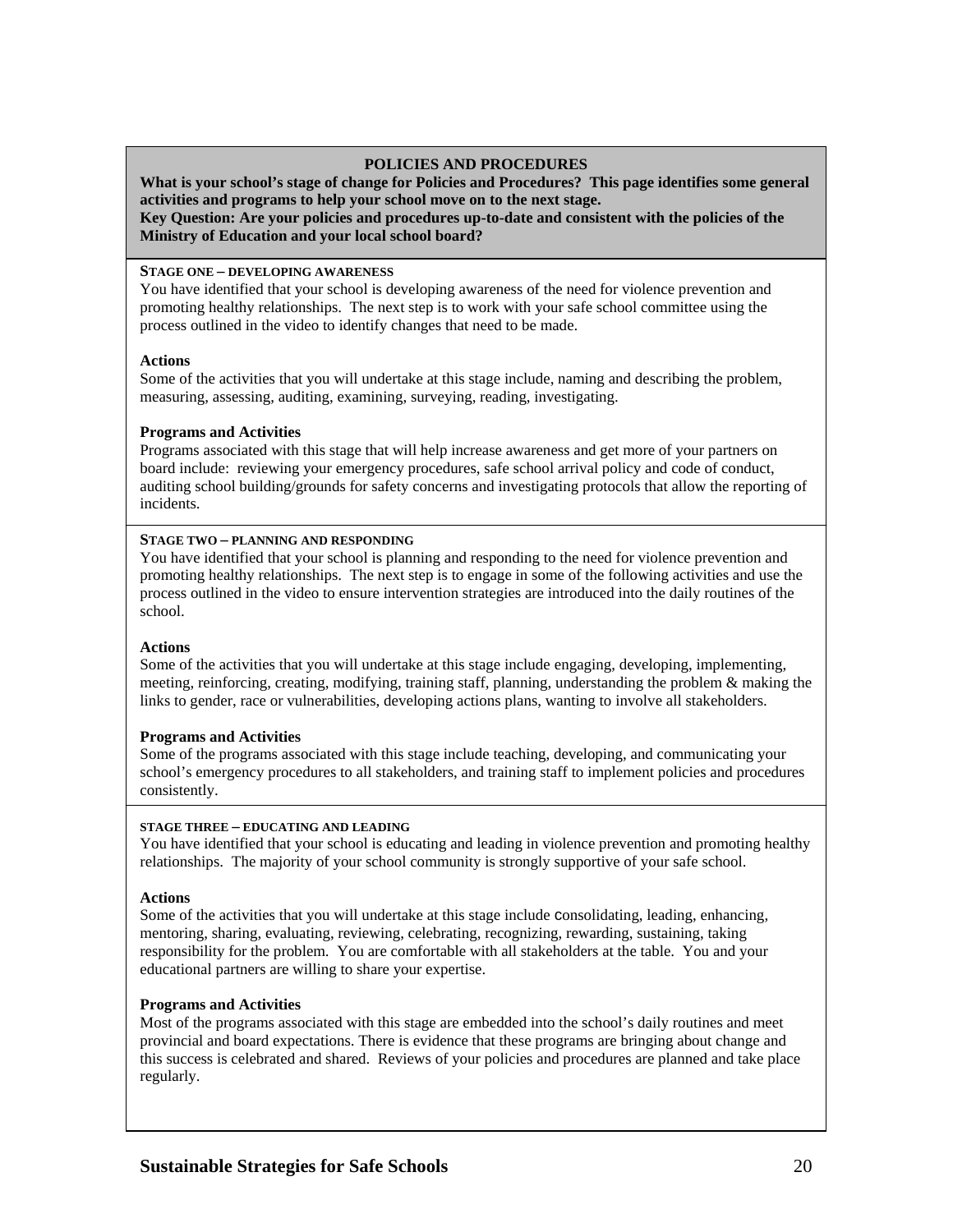#### **INTERVENTION**

**What is your school's stage of change for Intervention? This page identifies some general activities and programs to help your school move on to the next stage.** 

**Key Question: Are comprehensive intervention protocols in place and communicated to all stakeholders?** 

#### **STAGE ONE – DEVELOPING AWARENESS**

You have identified that your school is developing awareness of the need for violence prevention and promoting healthy relationships. The next step is to work with your safe school committee using the process outlined in the video to identify changes that need to be made.

#### **Actions**

Some of the activities that you will undertake at this stage include, naming and describing the problem, measuring, assessing, auditing, examining, surveying, reading, investigating.

#### **Programs and Activities**

Programs associated with this stage that will help increase awareness and get more of your partners on board include: investigating ways for all stakeholders to report and appropriately respond to incidents of violence.

#### **STAGE TWO – PLANNING AND RESPONDING**

You have identified that your school is planning and responding to the need for violence prevention and promoting healthy relationships. The next step is to engage in some of the following activities and use the process outlined in the video to ensure intervention strategies are introduced into the daily routines of the school.

#### **Actions**

Some of the activities that you will undertake at this stage include engaging, developing, implementing, meeting, reinforcing, creating, modifying, training staff, planning, understanding the problem & making the links to gender, race or vulnerabilities, developing actions plans, wanting to involve all stakeholders.

#### **Programs and Activites**

Some of the programs associated with this stage include teaching appropriate bystander behaviour, peer mediation techniques and training staff to respond to incidents of violence appropriately and with confidence.

#### **STAGE THREE – EDUCATING AND LEADING**

You have identified that your school is educating and leading in violence prevention and promoting healthy relationships. The majority of your school community is strongly supportive of your school and intervention strategies are embedded into your daily routines.

#### **Actions**

Some of the activities that you will undertake at this stage include consolidating, leading, enhancing, mentoring, sharing, evaluating, reviewing, celebrating, recognizing, rewarding, sustaining, taking responsibility for the problem. You are comfortable with all stakeholders at the table. You and your educational partners are willing to share your expertise.

#### **Programs and Activities**

Most of the programs associated with this stage are embedded into the schools' daily routines. There is evidence that these programs are bringing about change and this success should be celebrated. Intervention strategies are reviewed regularly and updated as necessary.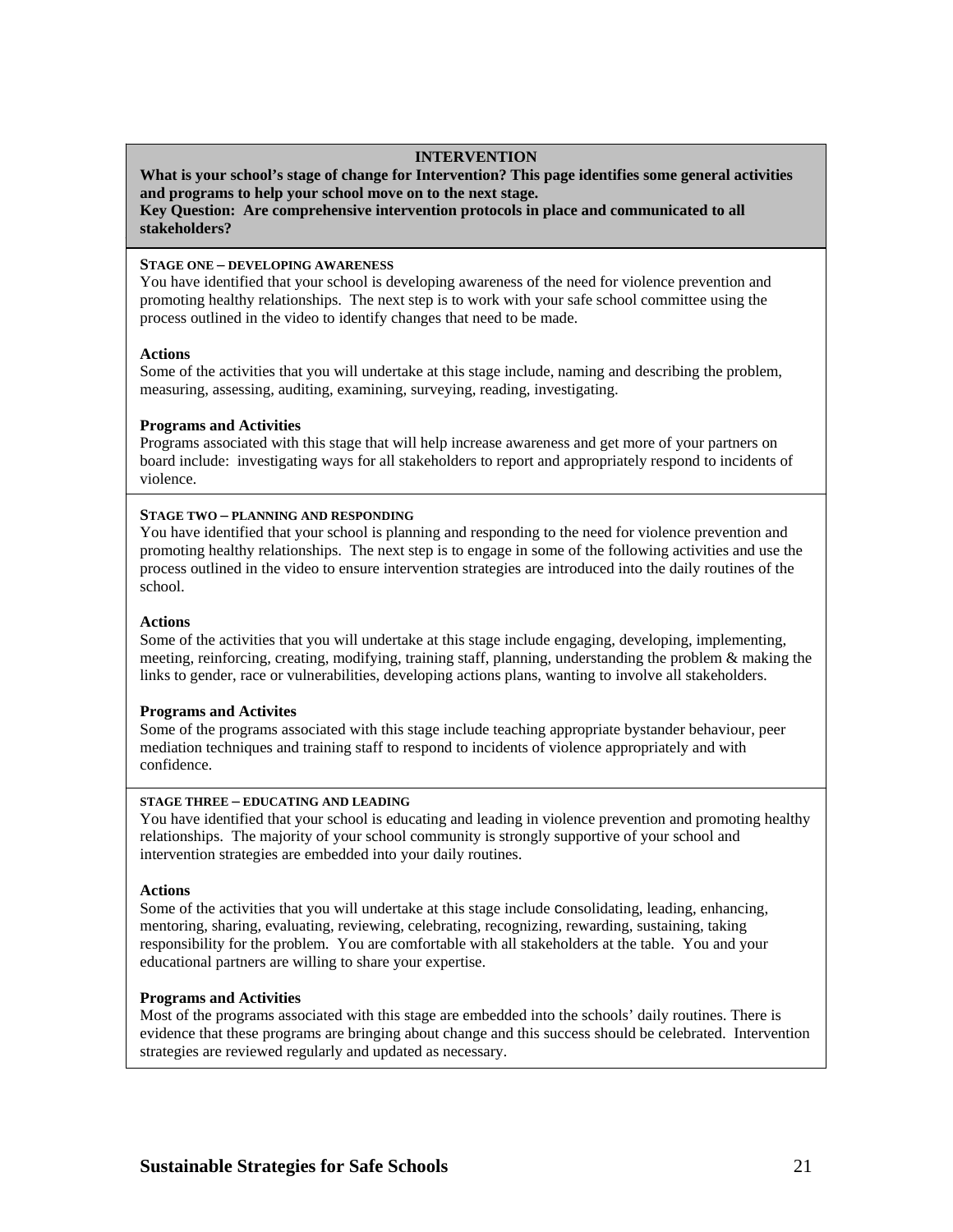#### **SCHOOL CLIMATE**

**What is your school's stage of change for School Culture? This page identifies some general activities and programs to help your school move on to the next stage.** 

**Key Question: Do all of your stakeholders feel welcome and involved in your school and its activities?** 

#### **STAGE ONE – DEVELOPING AWARENESS**

You have identified that your school is developing awareness of the need for violence prevention and promoting healthy relationships. The next step is to work with your safe school committee using the process outlined in the video to identify changes that need to be made.

#### **Actions**

Some of the activities that you will undertake at this stage include, naming and describing the problem, measuring, assessing, auditing, examining, surveying, reading, investigating.

#### **Programs and Activities**

Programs associated with this stage that will help increase awareness and get more of your partners on board include: determining how to involve your education partners in school activities and safe school programs.

#### **STAGE TWO – PLANNING AND RESPONDING**

You have identified that your school is planning and responding to the need for violence prevention and promoting healthy relationships. The next step is to engage in some of the following activities and use the process outlined in the video to ensure that programs that encourage staff, student and parental ownership of school issues are a part of the daily routines of the school.

#### **Actions**

Some of the activities that you will undertake at this stage include engaging, developing, implementing, meeting, reinforcing, creating, modifying, training staff, planning, understanding the problem & making the links to gender, race or vulnerabilities, developing actions plans, wanting to involve all stakeholders.

#### **Programs and Activites**

Some of the programs associated with this stage include holding regular pep rallies and clean-up days, and establishing student clubs that promote equity, social justice and respect.

#### **STAGE THREE – EDUCATING AND LEADING**

You have identified that your school is educating and leading in violence prevention and promoting healthy relationships. The majority of your school community is strongly supportive of your safe school.

#### **Actions**

Some of the activities that you will undertake at this stage include consolidating, leading, enhancing, mentoring, sharing, evaluating, reviewing, celebrating, recognizing, rewarding, sustaining, taking responsibility for the problem. You are comfortable with all stakeholders at the table. You and your educational partners are willing to share your expertise.

#### **Programs and Activities**

Most of the programs associated with this stage are embedded into the school's routines. There is evidence that these programs are bringing about change and this success should be celebrated. Programs that promote pride in the school are reviewed regularly to ensure continued viability and sustainability.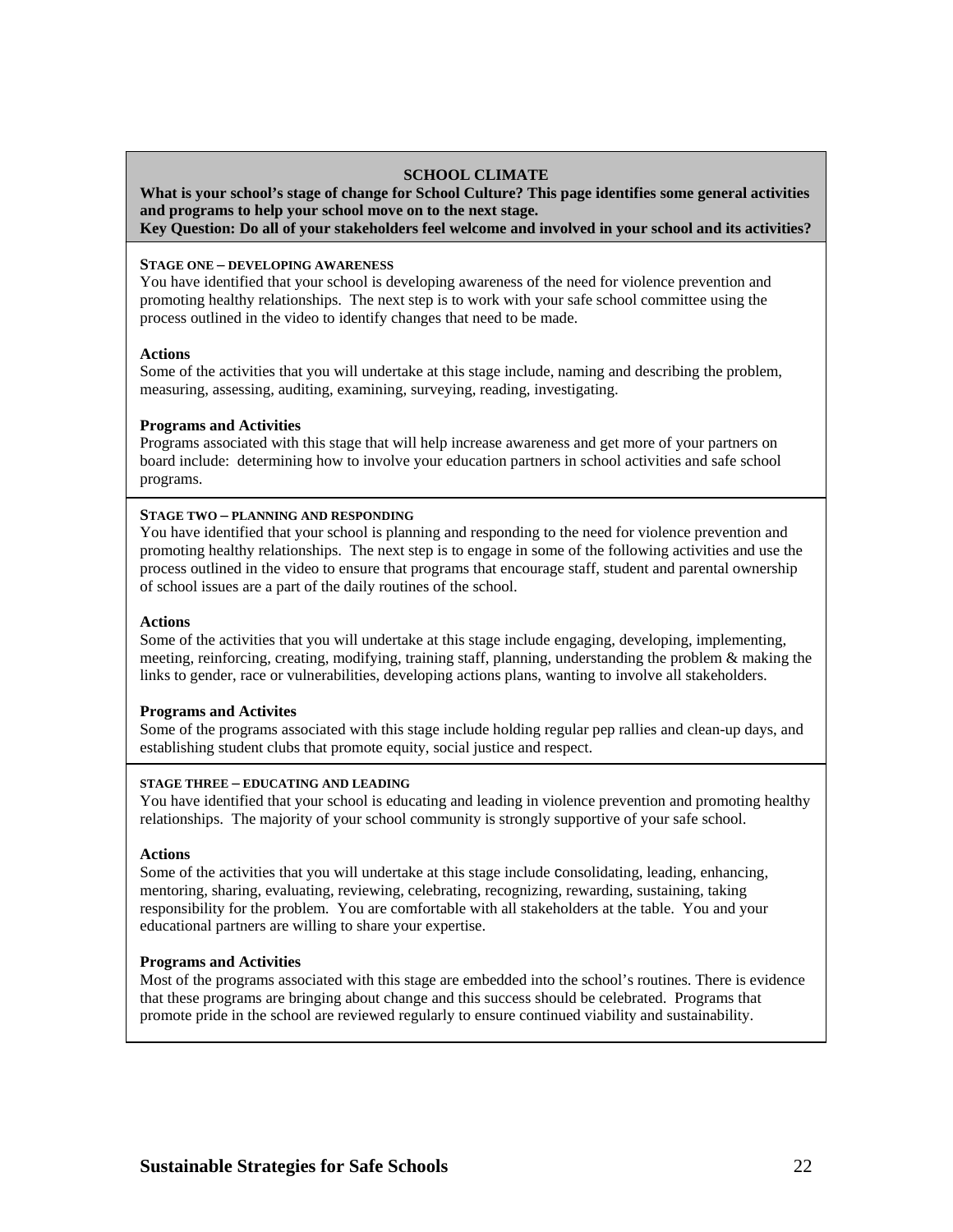#### **FEEDBACK FORM**

|                                                                    | <b>Strongly</b><br>Agree | Agree | <b>Unsure</b> | <b>Disagree</b> | <b>Strongly</b><br><b>Disagree</b> |
|--------------------------------------------------------------------|--------------------------|-------|---------------|-----------------|------------------------------------|
| The CD is user friendly                                            |                          |       |               |                 |                                    |
| The resources provided<br>are helpful                              |                          |       |               |                 |                                    |
| The package provides a<br>usable professional<br>development tool. |                          |       | Γ             |                 |                                    |

Comments about the resources available on the CD.

Suggestions for resources that might be added.

**Additional feedback for improvement.** 

Thank you for taking time to complete the survey. Please email completed surveys to pjaffe@uwo.ca or lardila@uwo.ca or fax to Sustainable Strategies for Safe Schools at (519) 850-2464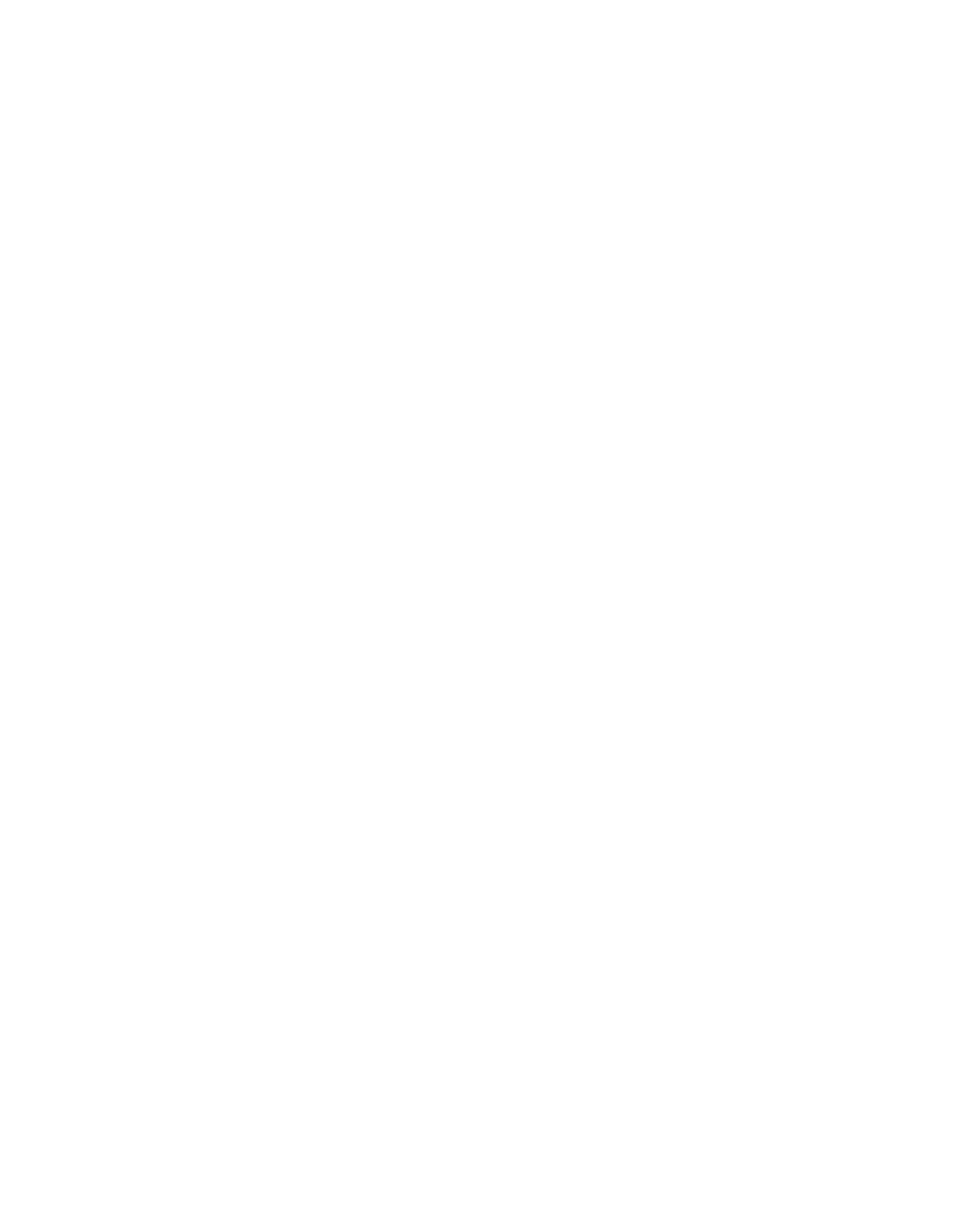**CD by Brandon Watson Video by Wanda Kenter, Figure 4 Production Company Music by Saidat and Soundminds** 

**We wish to thank the following members of our Provincial Advisory Committee for their wisdom and insight in the development of this resource.** 

| Doug Acton                   | <b>Ontario Principals' Council</b>                  |
|------------------------------|-----------------------------------------------------|
| <b>Bob Borden</b>            | <b>Ontario School Boards Association</b>            |
| <b>Barb Burkett</b>          | <b>Elementary Teachers Federation</b>               |
| <b>Lori Foote</b>            | <b>Ontario Secondary School Teachers Federation</b> |
| <b>Brenda Hopkins</b>        | <b>Thames Valley District School Council</b>        |
| <b>Cheryl Nicholls-Jones</b> | <b>Ontario Secondary School Teachers Federation</b> |
| <b>Darryl Pinnell</b>        | <b>Ontario Association of Chiefs of Police</b>      |
| <b>Graham Pollett</b>        | <b>Association of Local Public Health Agencies</b>  |